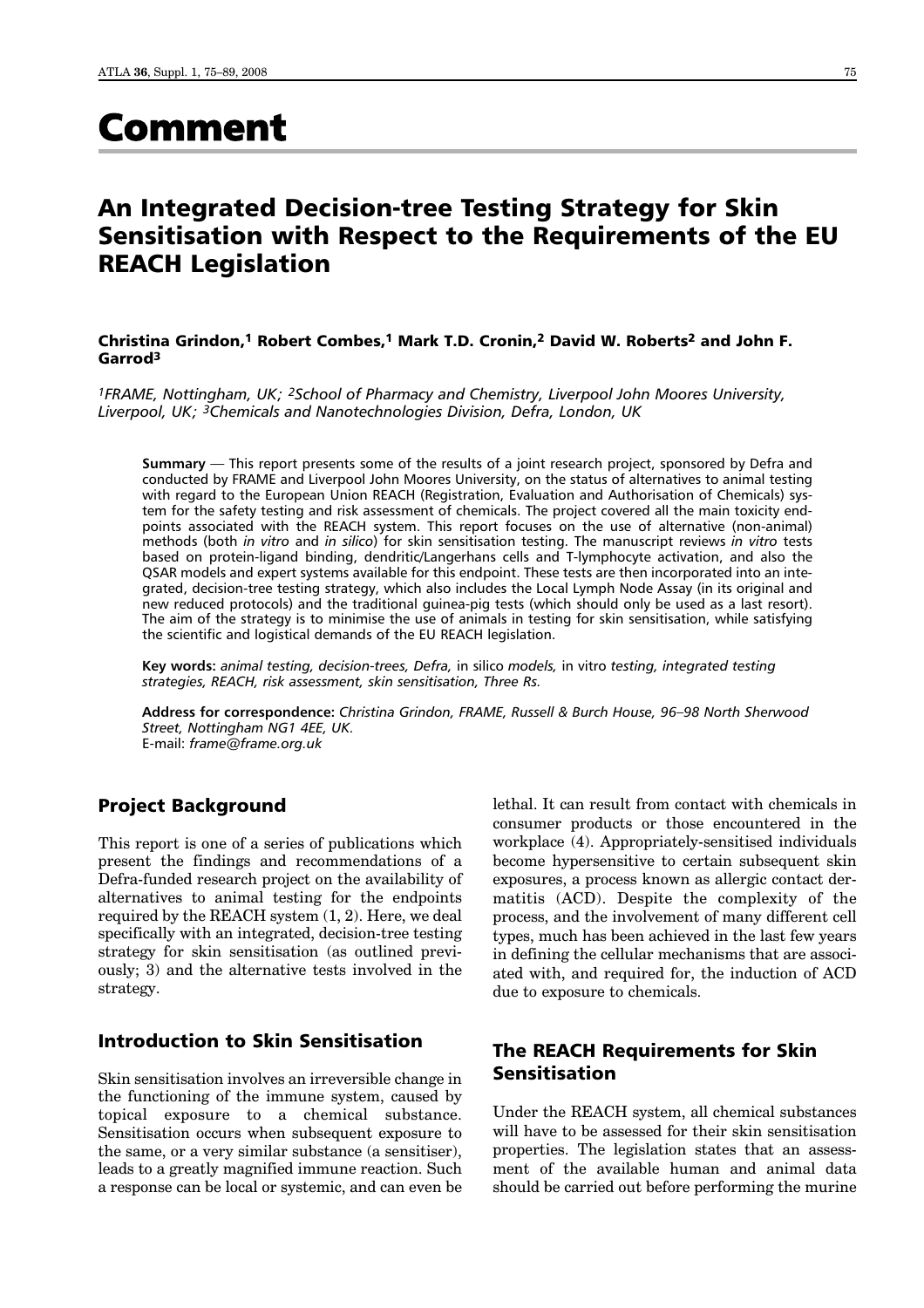Local Lymph Node Assay (LLNA). If the test substance is found to be corrosive, very toxic or irritant to the skin, is a strong acid ( $pH < 2.0$ ) or base  $(pH > 11.5)$ , or is flammable in air at room temperature, the LLNA need not be carried out, and the substance should be classified accordingly. The legislation also states that the LLNA is the preferred method for *in vivo* testing, and that a different *in vivo* test should only be used in exceptional circumstances. Justification for the use of another test would need to be provided. The other *in vivo* tests for skin sensitisation generally involve the use of guinea-pigs in either the Guinea Pig Maximisation Test (GPMT) or the Buehler test.

#### **Outline of required tests**

In the LLNA (according to OECD Test Guideline [TG] 429), the test substance is applied to the back of each ear of the mouse, and this administration is repeated each day, for three days. After two days with no treatment, phosphate-buffered saline containing 3H-methyl thymidine (or 125I-iododeoxyuridine and fluorodeoxyuridine) is injected into each mouse via the tail vein. After five hours, the mice are killed and the draining auricular lymph nodes from each ear are excised. A single cell suspension of lymph node cells is prepared, and the level of 3H (or 125I) radioactivity within the cells is determined. This test uses a minimum of four mice/dose or control group, with 16 mice typically used in a study.

In the GPMT (OECD TG 406), guinea-pigs are initially exposed to the test substance via an intradermal injection, followed by an epidermal application (the induction exposure) after 6–8 days. Following a rest period of 10 to 14 days (the induction period), during which an immune response may develop, the animals are exposed to a challenge dose. The extent and degree of skin reaction to the challenge exposure in the test animals is compared with that in control animals. This test uses 10 animals/dose group and 5 animals/control group, with a recommended minimum of 30 animals per study.

In the Buehler test (also specified in OECD TG 406), guinea-pigs are initially exposed to the test substance by topical application, followed by further topical exposures after 6–8 days and 13–15 days, to the same area as the initial exposure. After 27–29 days, a challenge dose of the test substance is applied topically to a previously untreated area. Each dose is applied via an occlusive patch, which is held in place for 6 hours. As with the GPMT, the extent and degree of the skin reaction to the challenge exposure is compared with that of the control animals, to determine whether the test substance is a sensitiser. This test uses a minimum of 20 animals/dose group, with at least 10 animals/control group.

The guinea-pig tests measure the challenge reaction, effectively the immunological memory, whereas the LLNA is based on the measurement of the proliferative phase of sensitisation (T-lymphocyte proliferation, following the migration of Langerhans cells [LCs] to the draining lymph nodes). The LLNA is recommended for use wherever possible, as it requires fewer animals and is less invasive than the GPMT and the Buehler test. A further advantage of the LLNA (and of the Buehler test) over the GPMT, is that an adjuvant is not required. Also, unlike the guinea-pig tests, the LLNA is capable of providing a dose-response, and therefore a measure of potency.

The results obtained from LLNA tests are used to label substances according to a classification scheme for skin sensitisers: a) extreme; b) strong; c) moderate; d) weak; and e) non-sensitising (5).

#### **The potential impact of the REACH system on numbers of tests and animals**

An assessment of skin sensitisation is required for all chemicals produced or imported into the EU in quantities > 1 tonne/annum. About 30,000 chemicals are thought to be produced within this range, so a large number of animals could be needed to fulfil the testing requirements of the REACH system. However, the final REACH legislation, adopted in December 2006 (6), states that for chemicals produced/imported in quantities of between 1 and 10 tonnes/annum, new testing (including the LLNA) will only be required, if the substance is thought to be of concern (e.g. as a result of QSAR predictions, or a consideration of read-across or of existing information).

There are about 17,500 chemicals in the 1–10 tonne category (7), so the numbers of LLNA tests required in compliance with the REACH system will be dramatically less than was first envisaged. However, it is still possible that as many as 200,000 mice could be required, assuming that all the chemicals produced/imported in quantities above 10 tonnes would still need to be tested, that 16 animals would be used for each study, and that the conventional LLNA would be used.

### The Available Alternative Methods

#### *In vitro* **alternatives for skin sensitisation**

There are three main stages in the induction of skin sensitisation by a chemical: i) penetration of the skin and reaction with skin proteins (protein binding); ii) the activation of LCs, which in turn depends on the availability and activity of certain epidermal cytokines; and iii) the stimulation of a Tlymphocyte response.

At present, there are no *in vitro* alternatives that could act as complete replacements for *in vivo* skin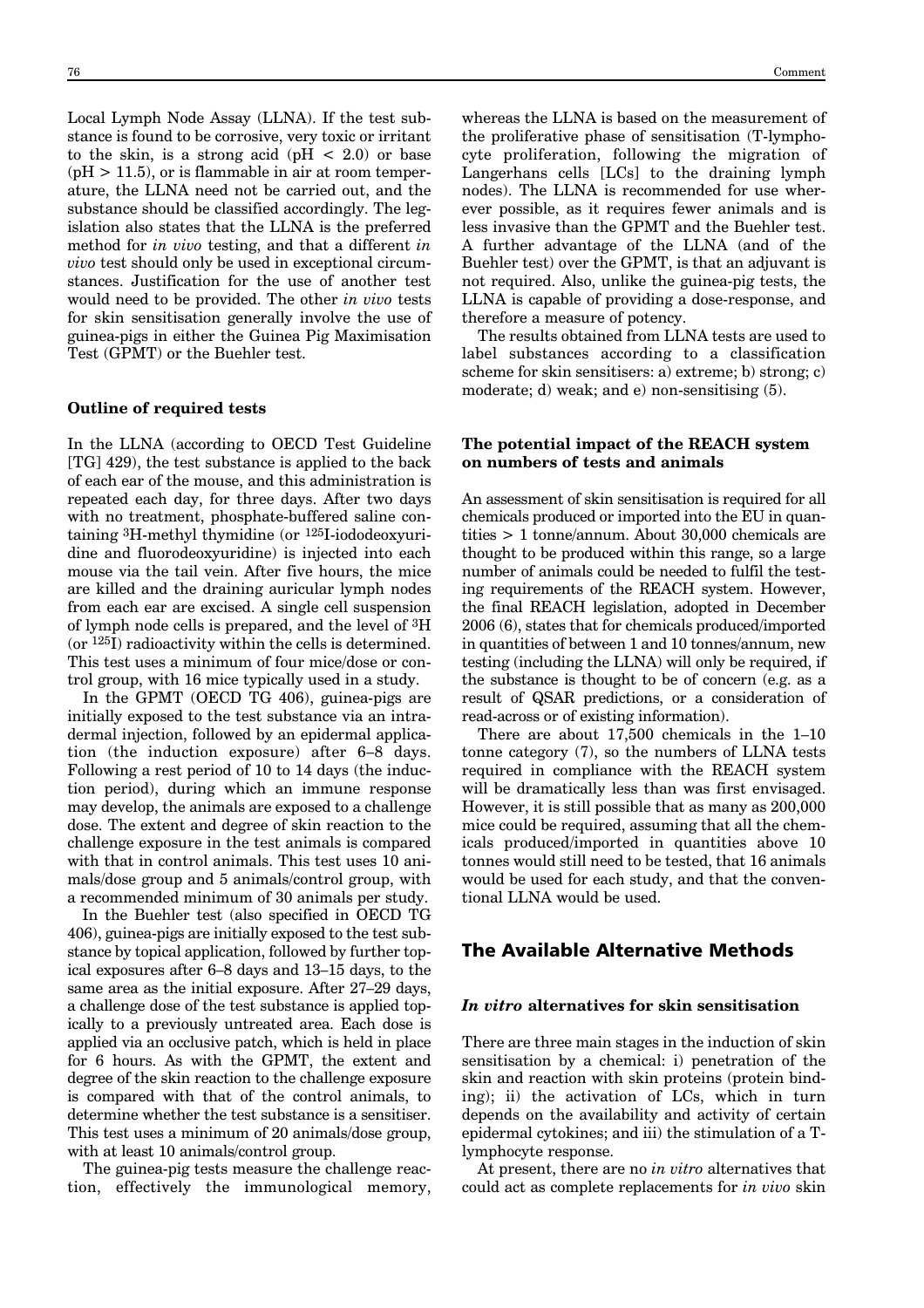sensitisation testing in compliance with the REACH system. However, several *in vitro* methods are in the course of development, and this has been facilitated by further research on the mechanisms of skin sensitisation (8–12).

#### *Modelling Stage 1 of sensitisation*

Chemical allergens (haptens) must have the ability to penetrate the epidermis and to react with specific proteins found within the skin to form stable complexes. It is thought that the hapten binds with simple protein end-groups at the recognition site of the major histocompatibility complex, class 2 (MHC II) on the cell surface of LC (13). Only a few atoms on the proteins are required, which is illustrated by the fact that the same author successfully modelled the protein-binding reaction for a range of non-sensitisers, and for weak, moderate and strong sensitisers, by using the methoxide and thiomethoxide ions as surrogates at the site of binding for activated serine and cysteine residues, respectively, (13). In addition, Roberts *et al.* (14) obtained evidence from studies on the cross-reactivity of three methylating agents, which suggested that, in skin sensitisation elicited by small haptens, antigenic specificity is directed against portions of the hapten–protein complex, rather than against the hapten itself. Further evidence for the specific involvement of only a part of the target protein has recently been provided by Aleksic *et al.* (15), who investigated the mechanism of hapten binding to human serum albumin of 10 chemicals with varying sensitising potentials. The nature of the hapten– protein complex was analysed by MS and HPLC, and it was found that protein modification, caused only by true sensitisers, was limited to certain amino acids within microenvironments that are susceptible to reactivity within the intact protein. These initial stages in skin sensitisation can be investigated by using structure–activity relationships (SARs; discussed below), although *in vitro* tests for skin penetration (OECD TG 428) and protein binding have also been developed.

Tests for protein binding are based on the fact that the majority of haptens and prohaptens are electrophilic, and will therefore react strongly with nucleophilic amino acids, such as cysteine and lysine, to form covalent bonds (16). The major types of such interactions which need to be considered for skin sensitisation, are: Michael-type reactions;  $S_N2$ reactions;  $S<sub>N</sub>Ar$  reactions; acylation reactions; and Schiff-base formation (17). Roberts and Williams (18) suggested the use of a Relative Alkylation Index (RAI) for comparing the potencies of different sensitisers on the basis of their electrophilic interactions with protein. The RAI depends on the relative degree of covalent binding (alkylation) to protein which occurs at induction and challenge,

and was derived on the basis of the binding reaction in a hydrophobic environment and the removal of the sensitiser by its partitioning into polar lymphatic fluid, as in the LLNA.

Some chemicals require metabolic activation in order to react with protein, and these are called prohaptens. The importance of bioactivation for protein binding is illustrated by reference to the work of Berl *et al*. (19), who concluded that the sensitising potential of the drug, propacetamol, in human patch testing was due to its conversion to *N,N*´ diethylglycine, which is able to undergo alkyl transfer to proteins in the skin.

The concept of protein binding was used by Gerberick *et al*. (20) to develop an assay based on binding to cysteine-containing glutathione (GSH) and to three synthetic peptides, all containing either cysteine, lysine or histidine. This assay was used to assess the reactivities of 38 chemicals with different sensitising potentials, ranging from extreme sensitisers to non-sensitisers, via the measurement of GSH depletion and of binding to the synthetic peptides. The results suggested that the assay has the potential to be used as an initial screen in skin sensitisation testing, as part of a testing strategy. Aptula *et al*. (21) used a similar glutathione assay, in conjunction with a further *in vitro* test for toxic potency, to correctly predict the different *in vivo* sensitising potentials of 23 out of 24 chemicals. Binding was measured via a thiol reactivity index, based on reduced GSH. However, these authors cautioned that, due to the selectivity of electro(nucleo)philic reactions, some sensitising chemicals would be missed when a single nucleophile such as thiol, was used to measure electrophilic binding.

#### *Modelling Stage 2 of sensitisation*

The second stage of sensitisation involves LCs, which are specific dendritic cells (DCs) found in the epidermis. These cells are also found in lymphoid organs, and are primarily responsible for interacting with, as well as processing and transporting, antigenically-active substances present in the skin (22). Following topical sensitisation, LCs at the site of exposure are induced to leave the epidermis and travel to the draining lymph nodes, during which time they acquire immuno-stimulatory properties which enable them to present antigens to responsive T-lymphocytes (23). The processes of sensitisation are mediated by specific cytokines and other factors, including granulocyte/macrophage colonystimulating factor (GM-CSF), tumour necrosis factor-alpha (TNF-α), interleukin-1 beta (IL-1β), the co-stimulatory molecule, CD86, and the intercellular adhesion molecule, CD54 (24–28).

The complexity of the process has been a major reason for the slow development of *in vitro* methods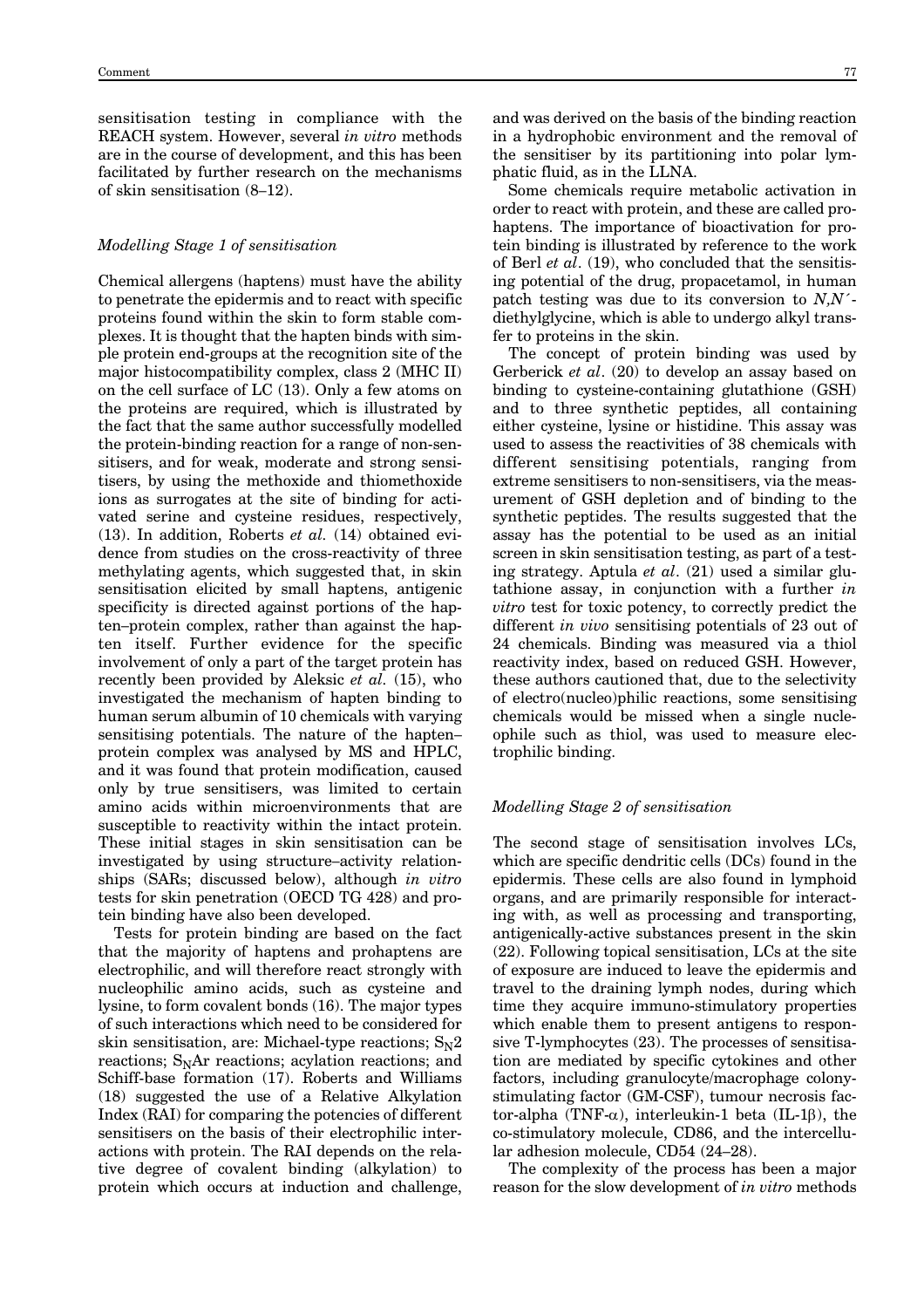for skin sensitisation (for reviews, see 27–29). The biggest problem with using LCs *in vitro*, is obtaining a sufficient number of cells for routine use. Therefore, research has been focused on other forms of immunologically-active cells, such as those derived from monocyte DCs, which can readily be obtained from the bone-marrow and from umbilical cord blood, and then analysed for changes in cytokine production following exposure to potential and known sensitisers (29). Such sources of human monocyte DCs can be used individually to give donor-specific results, or pooled to provide moregeneralised data (see 30).

The functional maturation of DCs in response to sensitisers is associated with the altered expression of a large number of cytokines, chemokines, cytokine and chemokine receptors, co-stimulatory molecules, and many other gene products. This was first described by Enk and Katz (31), who observed that the topical application of contact allergens to mice, stimulated an increase in the expression of IL-1β mRNA. A corresponding experiment with skin irritants did not stimulate an increase in IL-1β expression (the ability of sensitisation tests to distinguish irritants from sensitisers is crucial). Further studies on human-derived DCs have shown similar results, although there is often a lack of sensitivity, even when known potent sensitisers are used (29).

Microarray and proteomics investigations have been used to study changes in gene expression and protein production in response to skin sensitisers. It is clear that such methodology could also be applied to assays based on detecting changes in IL-1β mRNA expression by DCs, and for the transcript analysis of contact allergen-induced DC differentiation (32, 33).

An example of a focused study on toxicogenomics, as applied to sensitisation, is the recent investigation by Schoeters *et al*. (34), who used cDNA microarrays to assess the transcriptional activity patterns of 11,000 human genes in human DCs derived from CD34+ progenitor cells exposed to either the sensitiser, dinitrochlorobenzene (DNCB), or to solvent, for 3, 6 and 12 hours. Compared to the gene expression of the controls, changes larger than about two-fold were observed for 241 genes after exposure to DNCB, of which 137 were up-regulated and were 104 down-regulated. Interestingly, 20 of the genes were known to encode proteins that are related to the immune response. A further study, by Gildea *et al*. (35), involved a similar type of analysis of 10 genes (from peripheral blood-derived DCs), the expression of which demonstrated reproducibly high levels of selectivity and specificity for skin-sensitising chemicals. These authors foresee the use of a panel of these genes to phenotype the activities of test chemicals.

Hirota and Moro (36) used micorarrays to discover that a novel biomarker for sensitisation, MIP- 1β, was up-regulated when THP-1 cells (a human monocytic leukaemia cell line) were exposed to known skin sensitisers, such as 2,4-dinitrochlorobenzene, *p*-phenylenediamine, and nickel sulphate. In contrast, no effects were observed with non-sensitisers, such as the irritants, sodium dodecyl sulphate (SDS) and benzalkonium chloride. When MIP-1β production and CD86 expression were measured, results largely in agreement with *in vivo* data were obtained in this system.

THP-1 cells have the advantage over humanderived DCs that they do not show donor-specific differences. Yoshida *et al*. (37) found that naïve, as opposed to cytokine-treated, THP-1 cells were more sensitive to the induction of CD54 and CD86 expression by known sensitisers. After using the assay to assess the activities of a range of chemicals, it was observed that known sensitisers induced CD54 and CD86 expression in a concentrationdependent manner, while non-sensitisers were inactive. Ashikaga *et al*. (38) have subsequently optimised this assay, and used it as a basis for developing the human-Cell Line Activation Test (h-CLAT). In a collaborative study in two separate laboratories (39), this test exhibited high inter-laboratory agreement, and a multi-laboratory study is planned to further optimise the protocol. CD86 induction has also proved to be a useful marker of sensitisation in MUTZ-3 cells (a cytokine-dependent human monocytic cell line), which are even responsive to mild sensitisers such as benzocaine, which can be difficult to detect in the LLNA (40).

Research is also being undertaken to develop more-complex *in vitro* assays for skin sensitisation, including reconstituted skin models containing functional DCs (41–43). Such organotypic models should provide information on human sensitisation of increased relevance for risk assessment, as they possess some barrier function. Facy *et al.* (44) used human CD34+-derived LCs (from cord blood) that have been incorporated into the EPISKIN construct (www.invitroskin.com), with detection of IL-1β up-regulation and CD86 expression as endpoints. As with the single DC culture systems, pooled or individual donor CD34+ LCs can be used. The effects of benzocaine were also detected in this organotypic skin model system.

#### *Modelling Stage 3 of sensitisation*

Stage 3 of sensitisation involves the activation of Tlymphocytes by the antigen (presented by the activated LCs), with concomitant cell proliferation and the production of allergen-specific T-lymphocytes. The quantitative increase in T-cells capable of recognising and responding to the inducing allergen, represents the cellular basis of sensitisation. Efforts to develop *in vitro* techniques for this stage of sensitisation have been less successful than those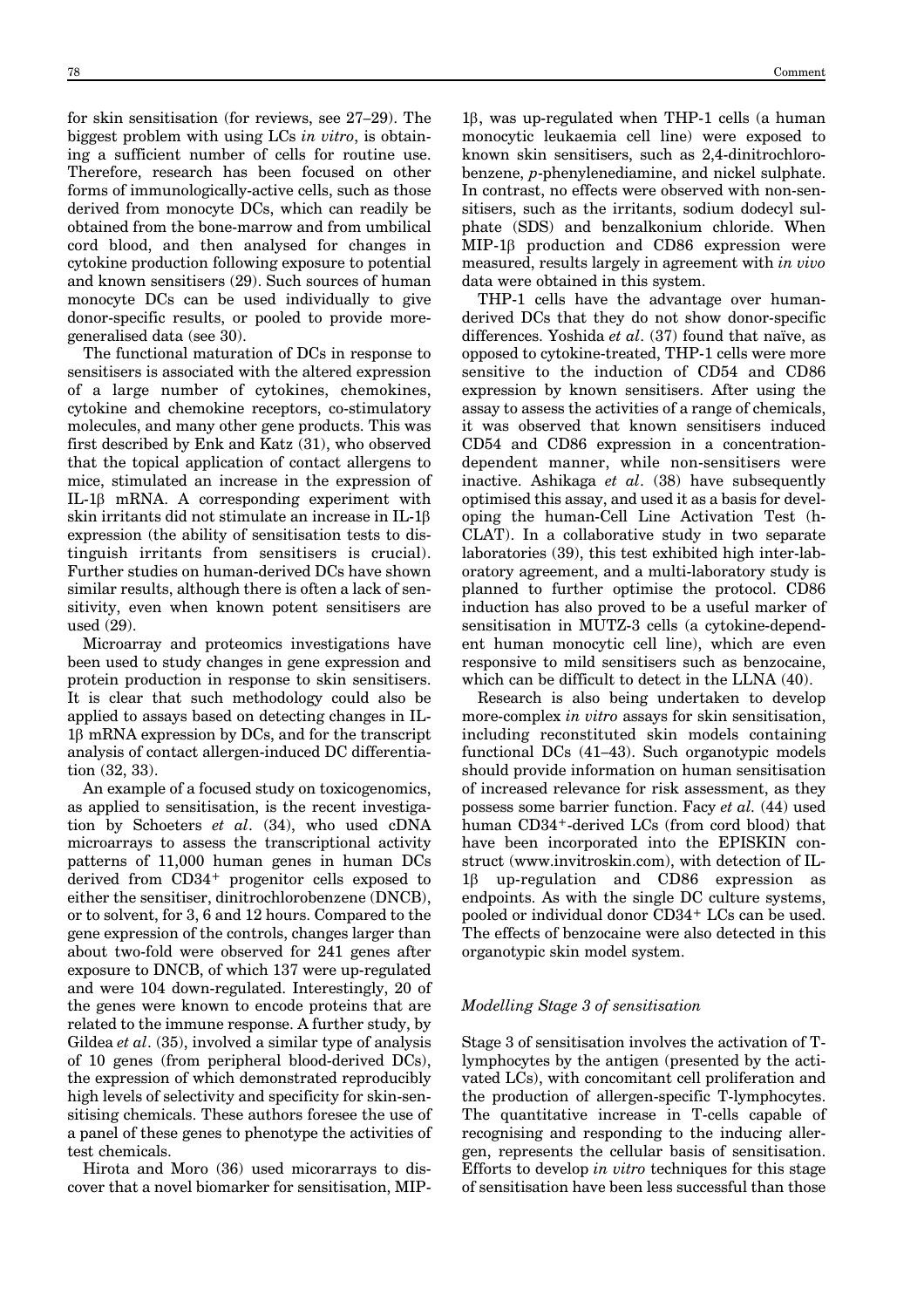for the earlier stages. A key problem is that stimulation of T-lymphocytes *in vitro* requires the presence of specifically primed T-lymphocytes from previously-sensitised animals (45, 46). At present, there is no direct means of obtaining T-lymphocytes that have been pre-sensitised to specific test substances. However, recent attempts to use DCs, modified with specific haptens, to provoke T-lymphocyte proliferative responses *in vitro*, have had some success. Rustemeyer *et al.* (47) reported the development and application of a protocol for hapten-specific T-cell priming, whereby DCs (generated from peripheral blood mononuclear cells) were successfully used to sensitise autologous naïve T-cells to two common contact sensitising agents, nickel sulphate and 2-hydroxyethyl-methacrylate. When challenged with haptens not used in the Tcell priming, no response was observed.

Results obtained by Dai and Streilein (48) showed that T-cells taken from normal human blood can be induced to develop into hapten-specific T-cells (by using a similar method to that described above) that closely resemble those taken from haptenimmune donors (by using DNCB). This suggests that the technique could be useful as a test method.

Finally, Guironnet *et al.* (49) developed an assay which uses monocyte-derived DCs to analyse the autologous proliferative T-cell response to allergens. When DCs that had been treated with a known allergen, trinitrophenyl, were assayed, a significant T-cell proliferative response was observed, whereas when the irritant, SDS, was used, no proliferative response was apparent. This suggests that the method could be useful for discriminating between strong contact sensitisers and irritants.

In response to the need for *in vitro* methods for skin sensitisation required by the REACH legislation and the 7th Amendment to the Cosmetics Directive (50), an EU-integrated project has been established, known as *Sens-it-iv* (www.sens-itiv.eu). The aim of this project is to actively encourage research and collaboration in this area, with the aim of developing *in vitro* assays and testing strategies to replace animal studies for both skin and respiratory sensitisation.

#### **The** *in silico* **prediction of skin sensitisation**

Barratt (51), Lepoittevin (52), Cronin *et al*. (53), Rodford *et al*. (54), and an OECD expert group (55) have all reviewed the use of quantitative SAR (QSAR) modelling for skin sensitisation. The reader is also referred to the review by Dupuis and Benezra (56), which remains a definitive source of information on the chemical basis of skin sensitisation, and to two papers by Roberts *et al*. (57, 58), which provide a detailed discussion of the use of electrophilic chemistry as a basis for predicting sensitisation. Benezra *et al*. (59) described the development of a database containing several thousand results of contact dermatitis tests, together with a structural classification scheme (called the "Structure–Activity Tree").

Good examples of the *in silico* approach include: Sosted *et al*. (60); Patlewicz *et al*. (61, 62), Roberts and Basketter (63), Hostýnek *et al*. (64, 65), Meken yan *et al*. (66), and Ashby *et al*. (67). Also, individual QSARs, based on some specific chemical classes, are shown in Table 1. The majority of these studies either relate some parameter modelling dermal partitioning (e.g. log P) to potency, and assume that reactivity is constant, or they incorporate some description of reactivity, such as a molecular orbital property or structural feature. Several studies have also attempted to model skin sensitisation for large databases (68–70), but success has been limited.

Several expert systems exist for predicting skin sensitisation. TOPKAT is based on GPMT data (71), and MultiCASE is based on human sensitisation data (72). Hostýnek and Maibach (73) have also reviewed the application of *in silico* approaches for predicting ACD, and in particular, discussed the use of BIOSAR models, based on statistical analysis with chemical knowledge in the form of expert systems (see also, 74).

The OASIS/TIMES (TIssue MEtabolism Simulator) models are based on various types of data, and include a module for predicting metabolic activation, to take account of the existence of prohaptens that need to be activated before they can penetrate the skin and react with protein (75). In this respect, Dimitrov *et al*. (76) described a SAR/QSAR system for estimating skin sensitisation potency, based on the joint prediction of skin metabolism (by using TIMES), and the potential of parent chemicals and/or their activated metabolites, to react with skin proteins. The resulting SAR/QSAR system correctly classified about 80% of the chemicals with significant sensitising effect, and 72% of non-sensitising chemicals. More recently, TIMES has been the subject of a comprehensive review of its ability to predict skin sensitisation (77).

DEREK now has an extensive rulebase for sensitisation, following on from the work of Payne and Walsh (78), which includes over 60 rules for this endpoint, some of which have been subjected to a validation study (79, 80). DEREK is the most widely-used expert system for predicting sensitising potential. Its rulebase has recently been updated, to take account of enhancements to toxicophore definition, mechanistic classification, and the extent of supporting evidence provided for a range of aldehydes, 1,2-diketones and isothiazolinones (81).

DEREK and TOPKAT have been compared for their predictivities of skin sensitisation, along with an original method based on logistic regression methodology (82). This study found that correct classifications were given for guinea-pig data for 73.3%, 82.9% and 87.6% of the time by TOPKAT, DEREK, and the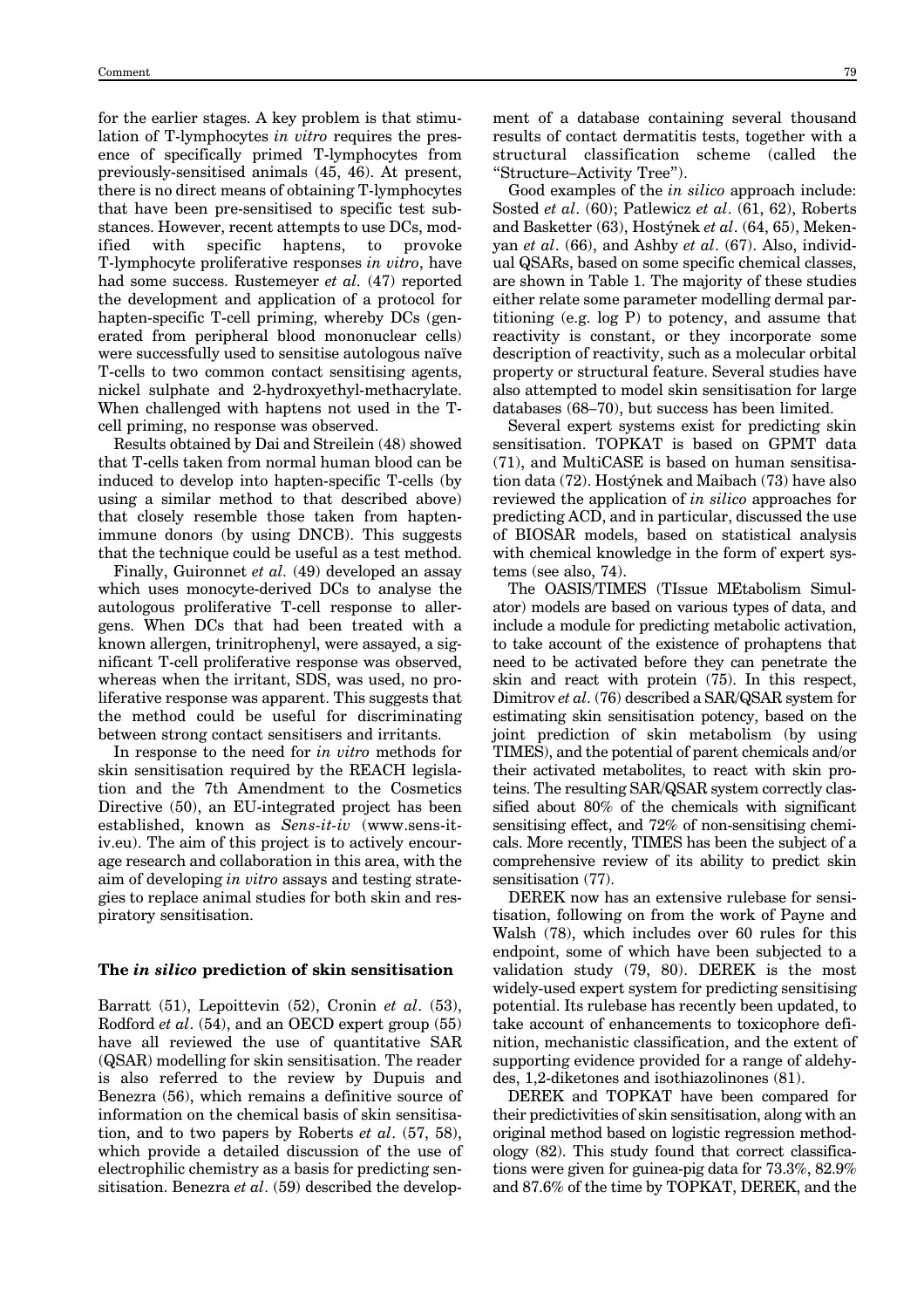| <b>Chemical class</b>                                              | Descriptor(s)                                                                                                               | <b>Reference</b> |
|--------------------------------------------------------------------|-----------------------------------------------------------------------------------------------------------------------------|------------------|
| Hydrophobic ( $log P \ge 5$ )<br>sulphonate esters:                |                                                                                                                             |                  |
| LLNA data                                                          | Negative hydrophobicity co-efficient                                                                                        | (104)            |
| Guinea Pig data                                                    | Electrophilicity, hydrophobicity                                                                                            | (105)            |
| Aldehydes (containing a benzene ring)                              | Electrophilic reactivity                                                                                                    | (106)            |
| Chemicals capable of acting via<br>Schiff-base formation           | Reactivity, Log P                                                                                                           | (107)            |
| Carbonyl-containing chemicals                                      | Electrophilicity, Log P                                                                                                     | (108)            |
| 3-substituted catechols                                            | Extent of carrier haptenation                                                                                               | (109)            |
| <b>Bromoalkanes</b>                                                | Hydrophobicity                                                                                                              | (110)            |
| Anthraquinone dyes                                                 | Hammett sigma constants, energy gap between HOMO and LUMO                                                                   | (111)            |
| Phenyl benzoates                                                   | Molecular volume, calculated Log P                                                                                          | (112)            |
| Small molecular weight fragrance<br>allergens                      | Transport/binding, Log P, polarisable molecular volume, H-bond<br>acceptor/donor properties, protein reactive substructures | (113)            |
| $\alpha, \alpha$ -dimethyl- $\gamma$ -butyrolactone<br>derivatives | Log P, measured relative rate constants for reactions of the<br>lactones with $n$ -butylamine                               | (114)            |

#### Table 1: Examples of individual QSARs for skin sensitisation, based on specific chemical classes

logistic regression model, respectively. In addition, the authors found that correct classifications were given for LLNA data for 73.0% and 83.2% of the time by DEREK and the logistic regression model, respectively. Lastly, Anderson *et al*. (83) have used a combination of TOPKAT, DEREK and another QSARbased expert system (NIOSH Logistic Regression) to predict the contact and respiratory sensitisation potentials of a range of volatile oxygenated organic chemicals, with the results being compatible with data obtained from the LLNA. DEREK has also been used in combination with another modelling approach, called TOPS–MODE (84).

#### *The reaction mechanistic domain approach to* in silico *and* in chemico *prediction of skin sensitisation*

It was argued in a recent review of the various stages in the skin sensitisation process (85) that the ability of a substance to bind covalently to carrier protein is the key factor which determines sensitisation potential, and that, for the prediction of skin sensitisation potential, this is the process which

needs to be modelled and the area where more research effort should be focused. Elsewhere, it has been argued that chemicals can be classified into a limited number of reaction mechanistic domains (86). Furthermore, it was suggested that, within these domains, QSARs or Quantitative Mechanistic Models (QMMs) can, in principle, be derived, based on the RAI model, which relate sensitising potential to a combination of electrophilic reactivity and hydrophobicity. In line with these mechanistic principles, the following sequential strategy was proposed when a new chemical is presented (85–87):

1. Classify the chemical into its reaction mechanistic domain. One domain is the "unreactive" domain, populated by predicted non-sensitisers. For several mechanistic domains, there are corresponding pro-electrophilic sub-domains. For example, many sensitisers, such as hydroquinone and 3-alkyl/alkenyl catechols, are thought to act as pro-Michael acceptors. Domain classification can often be made possible by the inspection of structure, but inevitably in some cases, a confident prediction may not be possible. In such situations, experimental work will be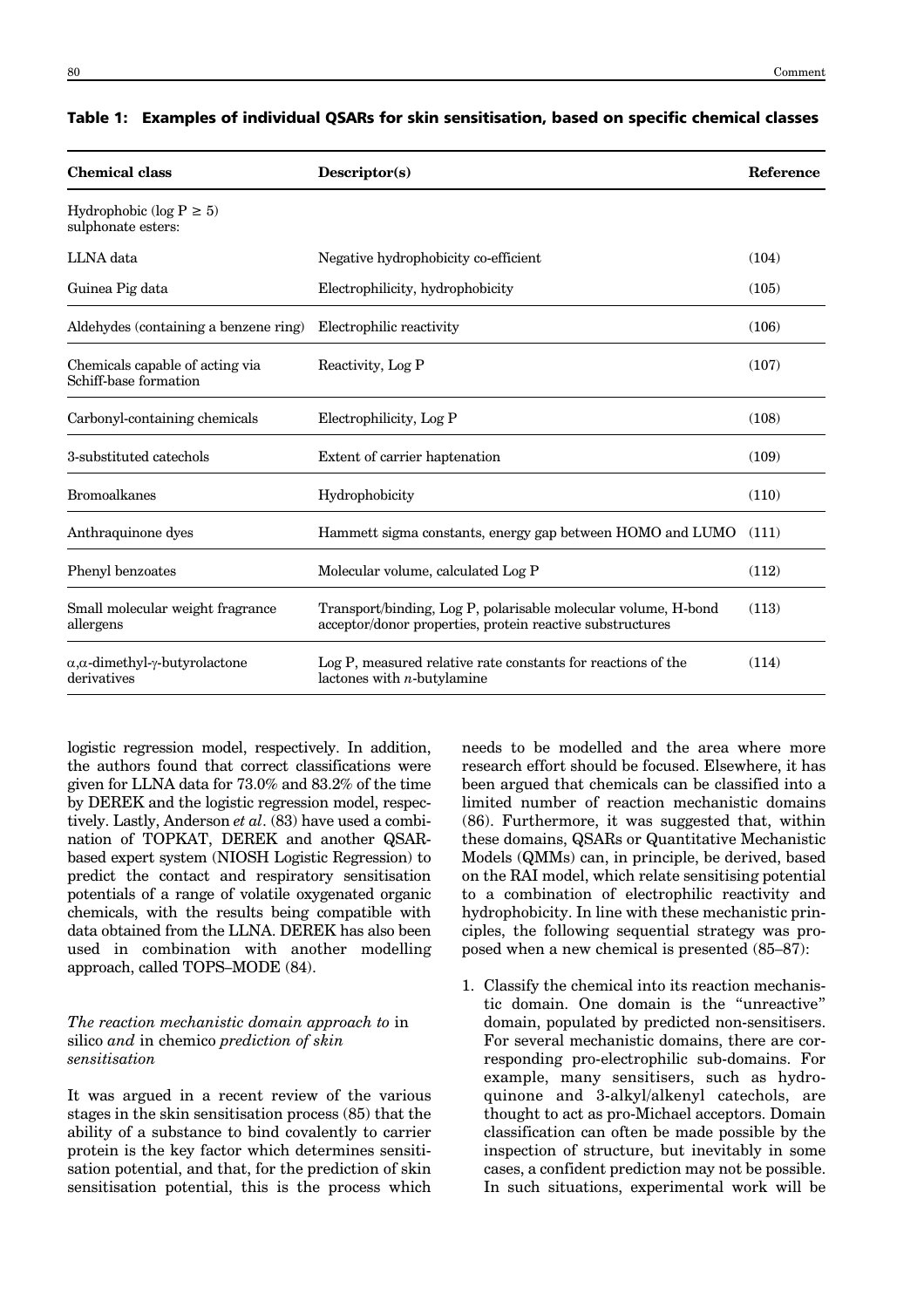needed to determine the reaction chemistry, especially to determine whether the compound is electrophilic or pro-electrophilic, and the nature of the reactions.

- 2. Quantify the reactivity/hydrophobicity of the chemical relative to known sensitisers in the same mechanistic applicability domain. It might be possible to predict these properties from structure, by using physical organic chemistry approaches, such as linear free energy relationships based on substituent constants, or on molecular orbital parameters. In other cases, it could be necessary to perform physical organic chemistry measurements, such as the determination of reaction kinetics and the measurement of partition coefficients.
- 3. Undertake QSAR, QMM or mechanistic readacross to predict the sensitisation potential.

#### *Read-across and the OECD QSAR Application Toolbox*

Read-across is a technique in which analogues, or members of the same class of compounds, are assumed to have the same (for a qualitative endpoint) or similar (for a quantitative endpoint) activities. These techniques are suitable for interpolating activity, when appropriate data are available. A crucial first step in applying read-across is the identification of classes or categories of chemicals that are sufficiently similar physico–chemically to have similar biological effects. With regard to skin sensitisation, read-across is applicable, in principle, on the basis of mechanistic classes such as those described above. At the time of writing, a useful tool for applying readacross is being developed by the OECD as part of a QSAR Application Toolbox. It is intended to facilitate the identification of suitable categories of chemicals and the application of read-across for a wide variety of endpoints, including skin sensitisation. The toolbox has been designed to enable clear and mechanistically-transparent predictions to be made, and will become freely available in 2008.

# Opportunities for Reducing and Refining the Use of Animals

Steiling *et al*. (88) made a series of suggestions for improving and simplifying the OECD-recommended tests for skin sensitisation, including: a) the halving of group sizes; b) the possibility for needing only one positive control with the sharing of data; c) the importance of obtaining re-challenge data; d) the redundancy of pre-treating with SDS in the GPMT; and e) the use of the LLNA as a replacement for the guinea-pig tests.

The LLNA was incorporated into the OECD Health Effects Test Guidelines in 2002, after being validated and endorsed by both ECVAM (89) and ICCVAM (90). The test has the following important welfare and scientific advantages: a) it requires no intradermal injections of adjuvant or test material (less invasive); b) fewer animals are used than in the guinea-pig tests; b) no severe skin reactions are involved; c) quantitative potency information is provided; and d) it is a relatively rapid test, requiring five days for the *in vivo* phase, as compared with 30 days for the GPMT and Buehler tests.

Further reductions in the number of animals used for the LLNA test are possible, by relying on the use of pre-existing control data. In the first case, it would be possible to eliminate the need for positive controls, thus reducing the number of animals needed per test by at least 4. This is suggested in OECD TG 429 (91), subject to the updating of historical positive control data every six months. The TG also states that, where possible, dermal irritancy and acute toxicity data should be taken into account, to determine dose ranges. These reduction measures should be further evaluated and, subject to their workability, made mandatory.

A further modification of the LLNA, the reduced LLNA (rLLNA), has recently been suggested, and involves administering only what would have been the top dose in the normal version of the test (92). An existing LLNA database of 211 chemicals was analysed, to determine whether the rLLNA protocol (involving a single high-dose group and a concurrent vehicle control) would have been sufficient for predicting the sensitising potential in the context of a testing strategy. It was concluded that the rLLNA approach was justifiable for the dataset analysed, and an independent peer review by the ESAC has recently endorsed the approach for screening chemicals in relation to, for example, the REACH legislation. It should be noted that the rLLNA is not suitable for a full quantitative risk assessment, as the data obtained do not permit the determination of sensitising potency. However, where the application concentration is above a threshold of 10%, it is deemed that the rLLNA is able to screen for sensitisation, as it has generated no false positives and few false negatives. Nevertheless, if a full quantitative risk assessment is required, then the full LLNA (including a range of dose levels to determine potency) has to be used.

The overall predictive performance of the LLNA is at least as good as that of the guinea-pig tests, particularly for distinguishing between strong and moderate sensitisers. There are a few cases, however, where the LLNA may not be applicable; for example, for: a) metallic compounds (e.g. metals, metal salts and organometallic materials); b) runny liquids and wholly aqueous vehicles, when they do not adhere to the ear sufficiently; and c)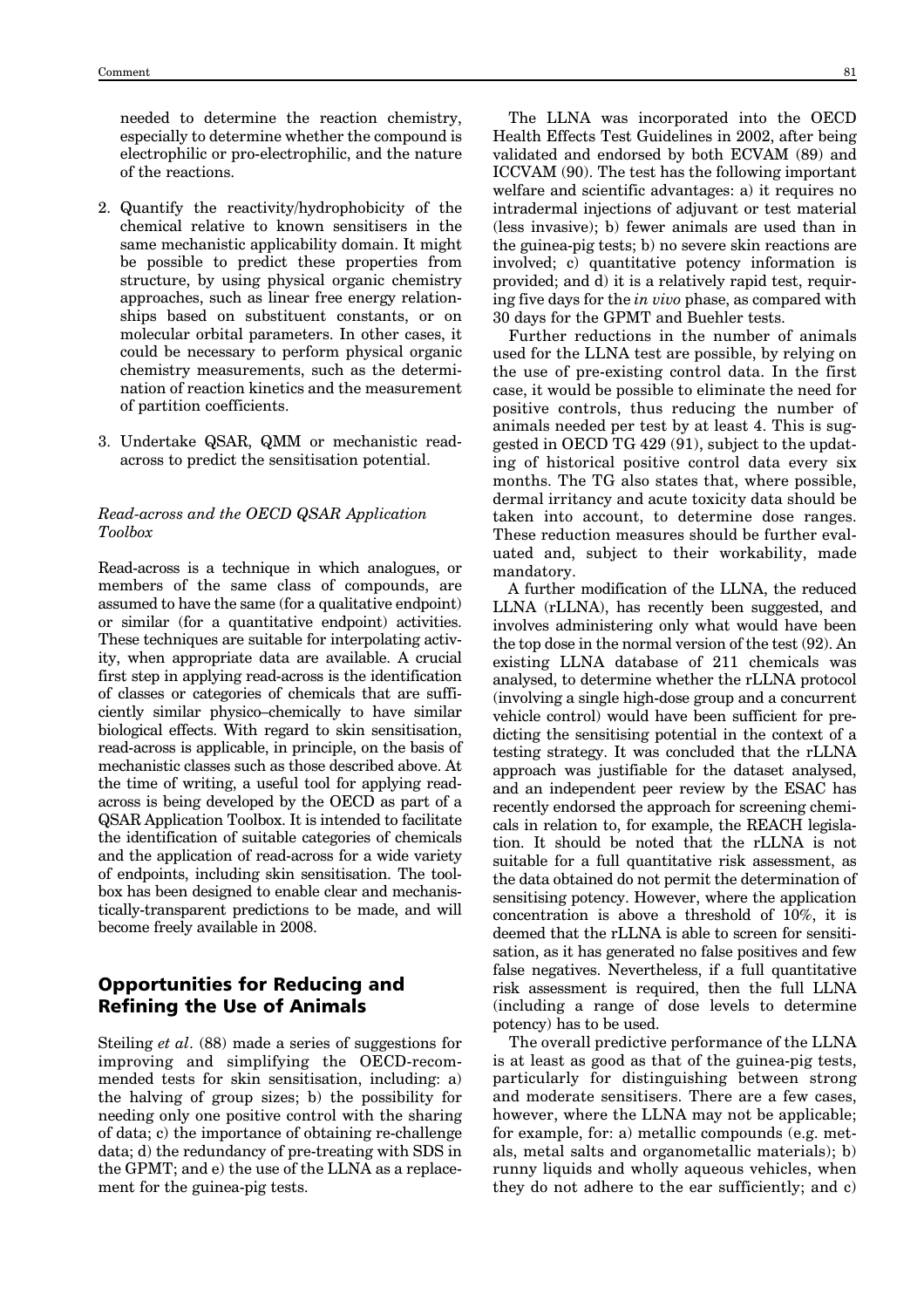some strong dermal irritants, which might produce false positive results.

When the LLNA is considered unsuitable, the Buehler test (OECD TG 406) should be used in preference to the GPMT, as it involves the topical application of test substance, instead of intra-dermal injections, and does not require an adjuvant. Lastly, a further refinement of the GP methods would be to train the animals for use with the required restraining apparatus (93).

# Integrated Testing Strategies for Skin Sensitisation

#### **Recently-proposed testing strategies**

A stepwise process for the determination of skin sensitisation was proposed by an ECVAM working group (94), which included: a) an assessment of historical data; b) an assessment of physico–chemical properties; c) the screening of structures by using the DEREK skin sensitisation rulebase; d) an assessment of partition parameters; e) the *in vitro* assessment of skin sensitisation; and f) a LLNA, if necessary. This scheme was based on a hierarchical testing strategy, originally developed by Unilever, that requires the empirical determination of skin penetration *in vitro* (95), in conjunction with a DEREK prediction of structural alerts (96).

The BUAV (97) proposed an animal-free testing strategy, which initially involves an *in silico* prediction with DEREK, followed by a validated *in vitro* skin penetration study on skin fragments, an *in vitro* test to see whether the test substance reacts with human serum proteins, and, finally, more *in vitro* tests involving the use of LCs and DCs, depending on the results obtained within the scheme. This strategy requires the use of several key tests that have yet to be validated, and, while possibly being suitable for classification and labelling, its use for regulatory risk assessment would be considered controversial by many.

More recently, Jowsey *et al.* (25) have proposed a new approach to testing skin sensitisation, which is based on measuring five biological and physico– chemical processes associated with skin sensitisation. These are: a) structural alerts (from QSAR and/or expert systems); b) bioavailability (based on molecular size, net electrical charge and log P); c) likely protein reactivity; d) impact on the function of DCs or DC-like cells; and e) induction of a T-lymphocyte response. Each of these phenomena is rated according to the results obtained for a given test substance. The product of these scores is then used to determine an Index of Sensitising Potency (ISP) value, where a higher score indicates a higher sensitising potency.

#### **Our suggested decision-tree integrated testing scheme for skin sensitisation**

Our own strategy has been developed as a decision-tree, whereby a decision can be made at various steps as to whether sufficient relevant information is available to justify the cessation of testing, so that classification and labelling and/or risk assessment can be performed. The first step requires all the relevant existing data from animals and humans to be collected and analysed, before any testing is conducted. At this point, it may be decided that the information can be used for classification and labelling and/or risk assessment, so no new testing is required. The strategy also includes a weight-of-evidence evaluation, whereby all the data collated, and the results from all the tests completed so far (*in silico*, *in vitro*, and 'in house') are evaluated, to determine whether any animal testing is actually necessary. These steps are very important, if the number of animals which could be used to fulfil the REACH requirements, is to be minimised.

Each test method proposed within the strategy has its validation status described as either: *nonvalidated* — tests which are generally still undergoing research and development, and are unlikely to be available for regulatory use in the short-term; *being validated* — tests for which pre-validation or full validation studies are on-going, and which may be available for regulatory use in the short-term; or *validated* — tests which have successfully been validated in a study conducted according to internationally agreed criteria, but which have yet to be granted regulatory and/or OECD test guideline (TG) status. Each test which has been validated and approved by the OECD, is shown with its respective OECD TG number.

Tests described as 'in house' are those which are undertaken alongside non-animal tests, and can aid decision-making with regard to regulatory approval. These tests can help to decipher the information — such as mechanisms of toxic action or metabolism profiles — from *in silico* and *in vitro* results, but they are not, themselves, likely ever to be used as full or partial replacements for *in vivo* test methods.

#### *The skin sensitisation testing strategy*

There are ten steps in the proposed testing strategy for skin sensitisation (Figure 1), two of which involve the use of animals, and four of which involve decision-points. Prior information for Step 1 could come from skin sensitisation studies and from eye or skin corrosion/irritation studies (e.g. it is known that individuals with hypersusceptibility to irritation are more likely to exhibit ACD than are those with normal susceptibility [98]). Positive data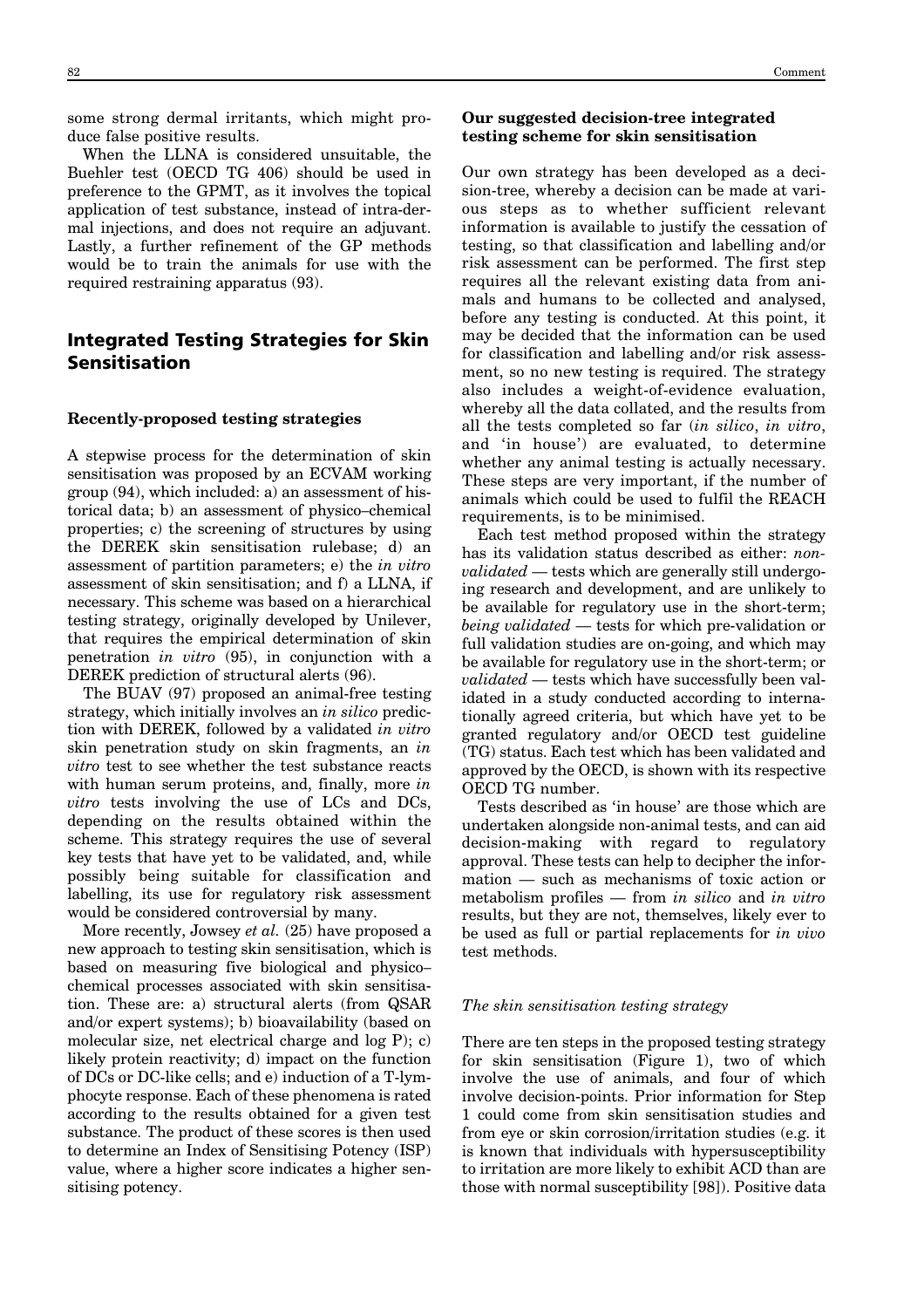#### Figure 1: An integrated testing strategy for skin sensitisation



*\*We recommend the use of the Buehler Test over the GPMT, as it is less invasive. C&L = classification and labelling; RA = risk assessment.*

from genotoxicity studies might indicate a potential for reacting with nucleophilic target molecules (e.g. DNA, in this case, acting as a surrogate for protein), to see whether the substance is an electrophile, and by implication that it could bind to immunological proteins in the skin. Occupational exposure and epidemiological studies could also provide useful information at this stage.

Step 2 involves defining the applicability domain and the chemical reactivity of a test substance, followed by Step 3, which involves the *in silico* prediction of sensitisation potential, by using one or more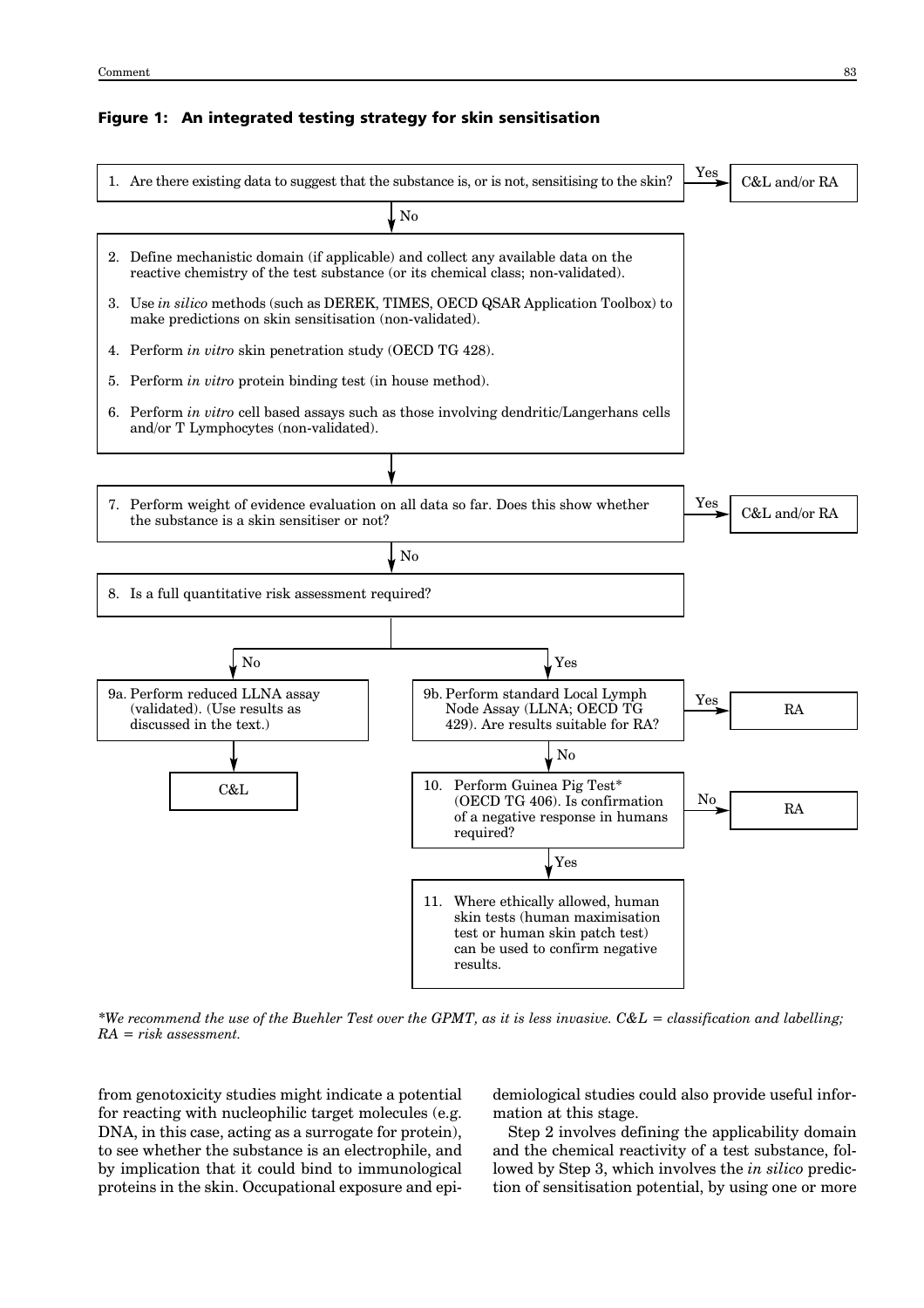of the available QSAR models and expert systems. However, *in silico* prediction by itself is not considered adequate to obviate the need for any further testing. Thus, other properties of the test substance are evaluated in Steps 4–6 (chemical reactivity; *in vitro* skin penetration; *in vitro* protein binding; *in vitro* cell-based assays, e.g. with DCs/LCs and/or Tlymphocytes).

Information from all the above tests is used in a weight-of-evidence evaluation in Step 7. Step 8 poses the question of whether a full quantitative risk assessment is required, as there are two different routes for Step 9, depending on the final requirements of the strategy. Step 9a involves the use of the rLLNA. This assay is not suitable, if a full risk assessment is required, as it does not give potency data. It is only used as a screen and for classification and labelling purposes. If this branch of the testing strategy is used, no further testing is required.

If a quantitative risk assessment is required, then the opposite branch of the testing strategy is used. The full LLNA is performed in Step 9b. If equivocal results are obtained in the LLNA, or the nature of the test substance means that the LLNA is inappropriate, then use of the GPMT or Buehler tests in Step 10 could be considered, but only in very extreme circumstances, and as a last resort. The Buehler test is preferred, as it is less invasive than the GPMT.

Lastly, it might be appropriate and useful, when permissible according to local ethical regulations, to perform skin tests on human volunteers (Step 11), such as the human maximisation or human skin patch tests, in order to confirm the identification of negative sensitisers (99). The decision to conduct such tests needs to be taken with great care, in view of the possibility of sensitising an individual as a result of the testing (100).

# Conclusions

The first part of our proposed decision-tree integrated testing strategy is based on the substantial achievements that have been made over the last few years, in identifying the molecular and cellular mechanisms associated with, and required for, the induction of sensitisation by chemicals. We now have detailed information on the processes by which potential sensitisers interact with skin proteins to elicit the very first stages of sensitisation. This information has been used, together with other data on the activities of a wide range of chemicals in animal tests for sensitisation, to enable the formulation of various QSAR models and expert system rules for the *in silico* prediction of skin sensitisation.

In addition, the development of *in vitro* systems for sensitisation testing has been facilitated by advances in the co-culture of immunologicallyactive cells, a greater understanding of the roles of these cells in the immune response, and the ability to measure the production of relevant and specific cytokines in response to the challenging of target cells with allergens.

The second part of the testing strategy is focused on the use of the LLNA, initially as a reduced version for screening (the rLLNA), and, later in its original form, with the use of traditional guinea-pig tests (preferably the Buehler test), only in exceptional circumstances, as a final resort. The rLLNA has been endorsed for chemicals screening, but we consider that it would be rare for a company to need to screen a large number of chemicals for the purposes of the REACH system. It is more likely that a full individual risk assessment for each chemical would be required, in which case, the full LLNA would need to be undertaken, to avoid the need to use both versions of this animal test. We envisage three scenarios in which the rLLNA could be considered: a) when a company has several chemicals fulfilling the same function; b) during the development of an alternative safer chemical, when several candidates need to be tested; and c) if only classification and labelling are required (i.e. no risk assessment is needed). The rLLNA might also be used to determine whether an *in vitro* result is a false-negative.

Our scheme does not include any assays based on genomic analysis, because these approaches are still at the early stages of development, and are not yet ready for use in routine regulatory testing. Nevertheless, they have great promise (101), and have already been used to provide useful information in focused studies.

Nevertheless, despite all the advances that have been made in understanding sensitisation, and the improvements to methods for identifying sensitisers, the complete replacement of animal testing for this endpoint remains elusive. This will depend on further developments, to allow: a) improved QSAR and expert system modelling; b) the validation of such models; c) *in vitro* modelling of the highlycomplex process of antigen presentation (see 102); d) the incorporation of biotransformation systems into subcellular and cellular models of sensitisation; e) the use of organotypic human skin model systems with realistic barrier function; and f) the use of *in vitro* data for risk assessment (103).

In the meantime, we believe that the application of a testing strategy, such as the one presented in this paper, should be used, particularly for the purposes of satisfying the EU REACH legislation for testing chemicals for skin sensitisation.

## Recommendations

1. Improvements need to be made to existing rulebases for the expert system prediction of sensiti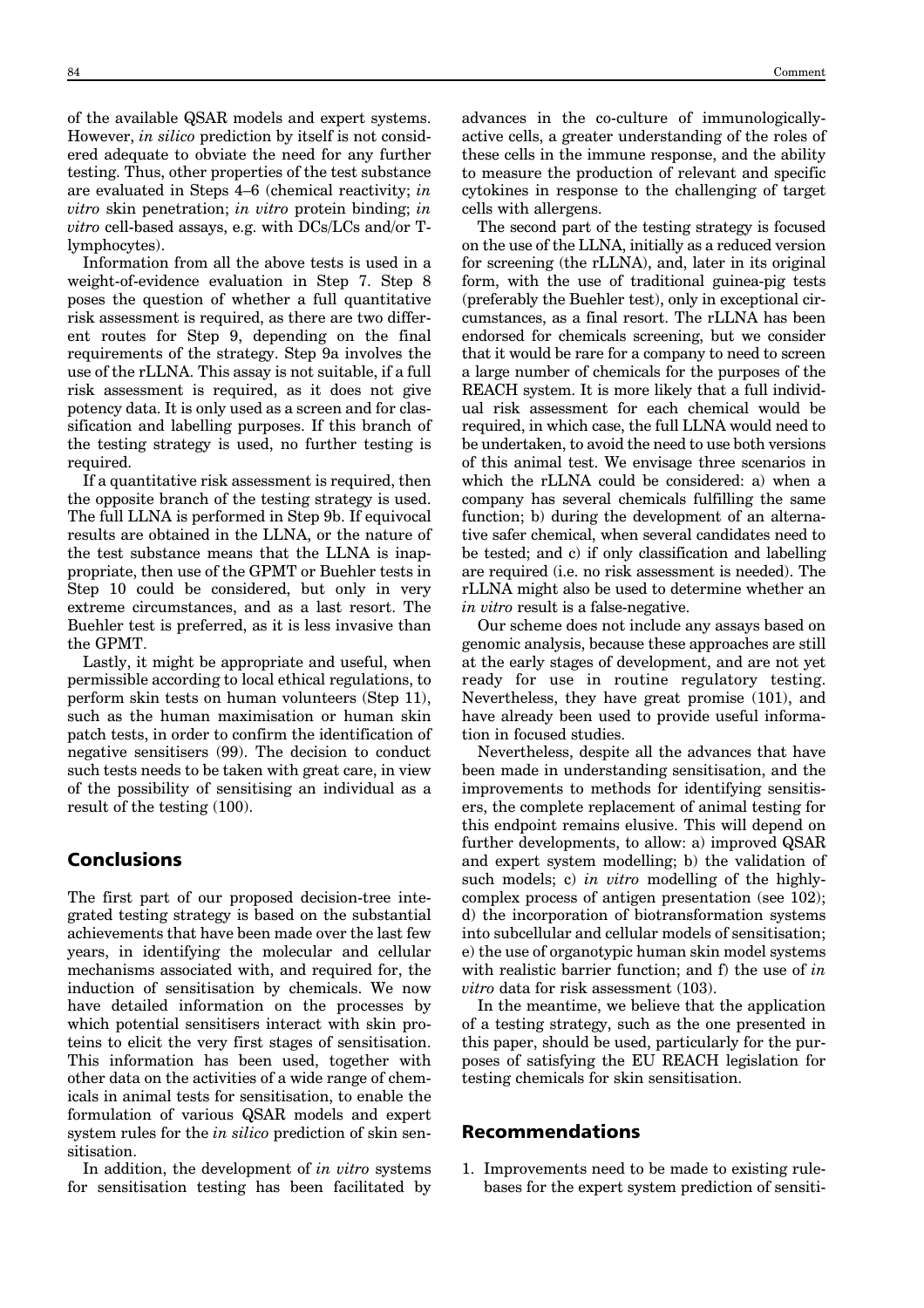sation, and particularly to allow for the combined used of metabolism and sensitisation prediction software.

- 2. New QSARs for sensitisation need to be developed, to widen the overall applicability domain of *in silico* prediction methods. In particular, a large database needs to be established, comprising experimental reactivity data (ideally including information on binding kinetics) for compounds for which LLNA potency data are already available, with good coverage of all the major domains (Michael acceptors,  $S_N2$  electrophiles,  $S_N$ Ar electrophiles, Schiff-base formers, and acyl transfer agents). This database could then be used to develop QSARs and QMMs, with wider domains suitable for readacross.
- *3. In silico* prediction methods need to be validated according to the internationally-recognised validation criteria.
- 4. Methodology needs to be developed for the inclusion of biotransformation systems in subcellular and cellular tests for sensitisers.
- 5. Further investigations into the cellular basis of sensitisation need to be undertaken, to provide information that will allow all the critical stages of the immune response to be successfully modelled *in vitro*.
- 6. The use of genomic methodologies, to permit the application of toxicogenomic approaches to sensitisation testing, needs to be expedited.
- 7. An OECD TG for the rLLNA needs to be written, and a Guidance Document should be prepared, to assist users in choosing between this and the full version of the test.
- 8. Where guinea-pig tests are required in compliance with the EU REACH legislation, it should be clearly stated that the use of the Buehler Test is preferred to the GPMT, for scientific and welfare reasons. This distinction would be made easier, if the OECD were to produce two separate TGs for these methods.

# References

- 1. Grindon, C., Combes, R., Cronin, M.T.D., Roberts, D.W. & Garrod, J. (2006). A review of the status of alternative approaches to animal testing and the development of integrated testing strategies for assessing the toxicity of chemicals under REACH — A summary of a Defra-funded project conducted by Liverpool John Moores University and FRAME. *ATLA* **34** Suppl. 1, 149–158.
- 2. Anon. (2006). *Defra Science and Research: Review of*

*the status of the development of the alternatives to using animals in chemical safety testing and identification of new areas for development or research in the context of the proposed REACH regulations (CB01067).* Available at: http://www2.defra.gov.uk/ research/project\_data/more.asp?I=CB01067&M=K WS&V=reach&scope=0 (Accessed 01.03.06).

- 3. Grindon, C., Combes, R., Cronin, M.T.D., Roberts, D.W. & Garrod, J.F. (2006). Integrated testing strategies for use in REACH. *ATLA* **34**, 407–427.
- Winder, C. (2004). Occupational skin diseases. In *Occ upational Toxicology*, 2nd edn (ed. C. Winder & N. Stacey), pp. 115–140. Boca Raton, FL, USA: CRC Press.
- 5 Basketter, D. (2004). Skin sensitization assessment. In *Global Cosmetics Manufacturing, April 2004,* pp. 32–33. London, UK: Touch Briefings. Available at: http://www.touchbriefings.com/cdps/cditem.cfm? NID=846 (Accessed 23.11.07).
- 6. Grindon, C. (2007). The new EU REACH regulation has finally been adopted: Is this the end of the campaign trail… or just the beginning? *ATLA* **35**, 239–242.
- 7. Pedersen, F., de Bruijn, J., Munn, S. & van Leeuwen, K. (2003). *Assessment of Additional Testing Needs Under REACH. Effects of (Q)SARs, Risk Based Test ing and Voluntary Industry Initiatives*, 33pp. Ispra, Italy: European Chemicals Bureau, European Commission Joint Research Centre.
- 8. Grabbe, S. & Schwarz, T. (1998). Immunoregulatory mechanisms involved in the elicitation of allergic contact hypersensitivity. *Immunology Today* **19**, 37–44.
- 9. Kimber, I., Basketter, D.A., Gerberick, G.F. & Dear man, R.J. (2002). Allergic contact dermatitis. *Inter national Immunopharmacology* **2**, 201–211.
- 10. Kimber, I. & Dearman, R.J. (1997). Cell and molecular biology of chemical allergy. *Clinical Reviews in Allergy & Immunology* **15**, 145–168.
- 11. Kimber, I. & Dearman, R.J. (2002). Allergic contact dermatitis: the cellular effectors. *Contact Dermatitis* **46**, 1–5.
- 12. Smith, C.K. & Hotchkiss, S.A.M. (2001). *Allergic Contact Dermatitis: Chemical and Metabolic Mech an isms*, 336pp. London, UK: Taylor & Francis.
- 13. Magee, P.S. (2000). Exploring the potential for allergic contact dermatitis via computed heats of reaction of haptens with protein end-groups — Heats of reaction of haptens with protein end-groups by computation. *Quantitative Structure–Activity Relationships* **19**, 356–365.
- 14. Roberts, D.W., Goodwin, B.F.J. & Basketter, D. (1988). Methyl groups as antigenic determinants in skin sensitization. *Contact Dermatitis* **18**, 219–225.
- 15. Aleksic, M., Pease, C.K., Basketter, D.A., Panico, M., Morris, H.R. & Dell, A. (2007). Investigating protein haptenation mechanisms of skin sensitisers using human serum albumin as a model protein. *Toxicology in Vitro* **21**, 723–733.
- 16. Aptula, A.O., Roberts, D.W. & Pease, C.K. (2007). Haptens, prohaptens and prehaptens, or electrophiles and proelectrophiles. *Contact Dermatitis* **56**, 54–56.
- 17. Patlewicz, G., Gallegos Saliner, A., Pavan, M., Worth, A., Benigni, R., Aptula, A., Bassan, A., Bossa, C., Falk-Filipsson, A., Gillet, V., Jeliazkova, N., McDougal, A., Mestres, J., Munro, I., Netzeva, T., Safford, B., Simon-Hettich, B., Tsakovska, I., Wallén, M. & Yang, C. (2007). *Chemical Similarity and Threshold of Toxic-*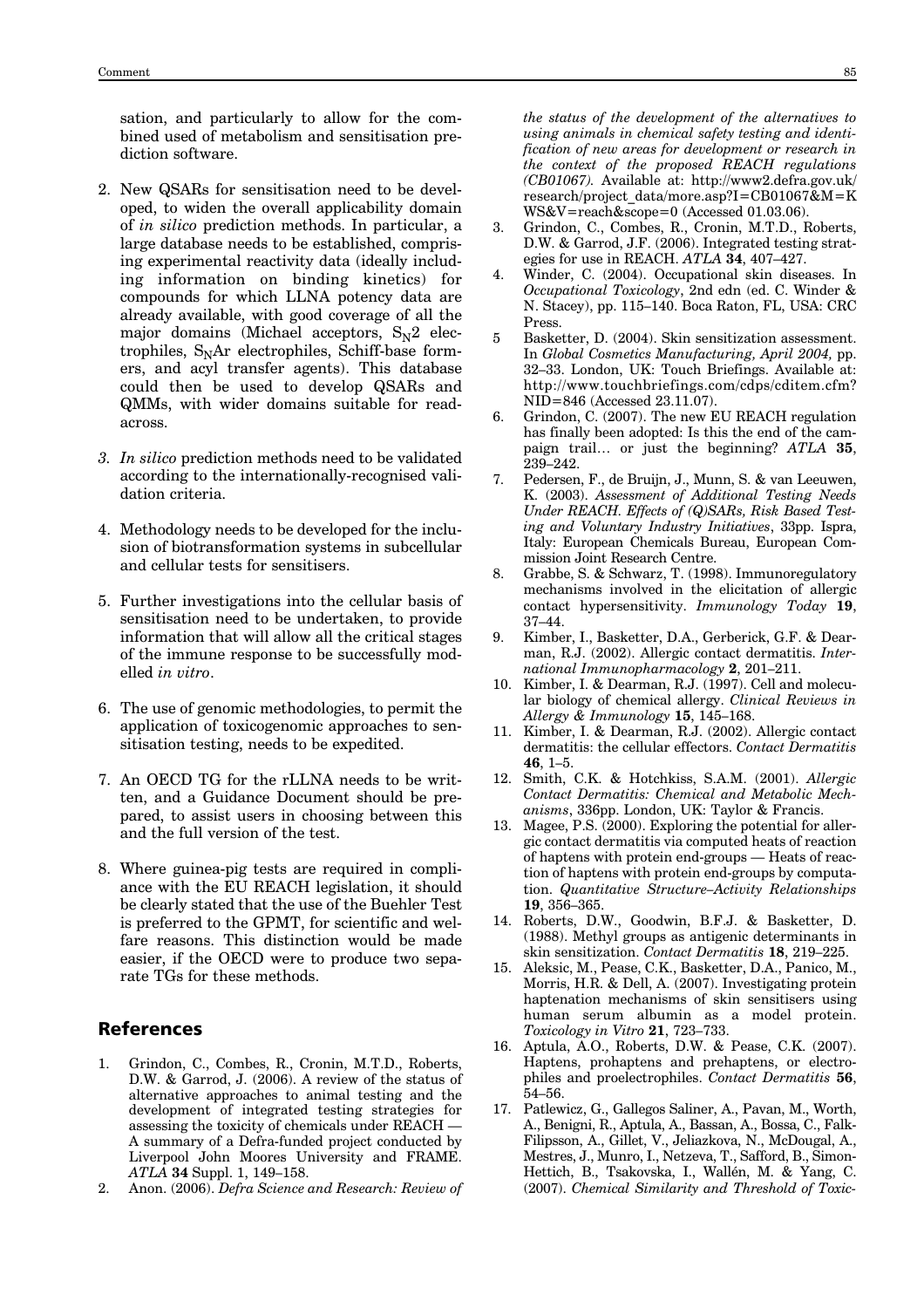*ological Concern (TTC) Approaches. Report of an ECB Workshop held in Ispra, November 2005. EUR 22657 EN*, 43pp. Ispra, Italy: European Chemicals Bureau, European Commission Joint Research Centre.

- 18. Roberts, D.W. & Williams, D.L. (1982). The derivation of quantitative correlations between skin sensitization and physico–chemical parameters for alkylating agents and their application to experimental data for sultones. *Journal of Theoretical Biology* **99**, 807–825.
- 19. Berl, V., Barbaud, A. & Lepoittevin, J-P. (1998). Mechanism of allergic contact dermatitis from propacetamol: sensitization to activated *N,N*diethylglycine. *Contact Dermatitis* **38**, 185–188.
- 20. Gerberick, G.F., Vassallo, J.D., Bailey, R.E., Chaney, J.G., Morrall, S.W. & Lepoittevin, J-P. (2004). Development of a peptide reactivity assay for screening contact allergens. *Toxicological Sciences* **81**, 332–343.
- 21. Aptula, A.O., Patlewicz, G., Roberts, D.W. & Schultz, T.W. (2006). Non-enzymatic glutathione reactivity and *in vitro* toxicity: A non-animal approach to skin sensitization. *Toxicology in Vitro* **20**, 239–247.
- 22. de Silva, O., Basketter, D.A., Barratt, M.D., Corsini, E., Cronin, M.T.D., Das, P.K., Degwert, J., Enk, A., Garrigue, J.L., Hauser, C., Kimber, I., Lepoittevin, J.P., Peguet, J. & Ponec, M. (1996). Alternative methods for skin sensitisation testing. The report and recommendations of the ECVAM Workshop 19. *ATLA* **24**, 683–705.
- 23. Kimber, I., Cumberbatch, M., Dearman, R.J., Bhushan, M. & Griffiths, C.E.M. (2000). Cytokines and chemokines in the initiation and regulation of epidermal Langerhans cell mobilization. *British Journal of Dermatology* **142**, 401–412.
- 24. Judge, F., Boissier, C., Rougier-Larzat, N., Corlu, A., Chesné, C., Semana, G. & Heresbach, D. (2005). Regulation by allergens of chemokine receptor expression on *in vitro*-generated dendritic cells. *Toxicology* **212**, 227–238.
- 25. Jowsey, I.R., Basketter, D.A., Westmoreland, C. & Kimber, I. (2006). A future approach to measuring relative skin sensitising potency: a proposal. *Journal of Applied Toxicology* **26**, 341–350.
- 26. Casati, S., Aeby, P., Basketter, D.A., Cavani, A., Genn ari, A., Gerberick, G.F., Griem, P., Hartung, T., Kimber, I., Lepoittevin, J-P., Meade, B.J., Pallardy, M., Rougier, N., Rousset, F., Rubinstenn, G., Sallusto, F., Verheyen, G.R. & Zuang, V. (2005). Dendritic cells as a tool for the predictive identification of skin sensitisation hazard. The report and recommendations of ECVAM Workshop 51. *ATLA* **33**, 47–62.
- 27. Basketter, D., Casati, S., Gerberick, G.F., Griem, P., Philips, B. & Worth, A. (2005). Skin sensitisation. *ATLA* **33** Suppl. 1, 83–103.
- 28. Basketter, D., Pease, C., Kasting, G., Kimber, I., Casati, S., Cronin, M., Diembeck, W., Gerberick, F., Hadgraft, J., Hartung, T., Marty, J.P., Nikolaidis, E., Patlewicz, G., Roberts, D., Roggen, E., Rovida, C. & van de Sandt, J. (2007). Skin sensitisation and epidermal disposition: the relevance of epidermal disposition for sensitisation hazard identification and risk assessment. The report and recommendations of ECVAM Workshop 59. *ATLA* **35**, 137–154.
- 29. Kimber, I., Cumberbatch, M., Betts, C.J. & Dear man, R.J. (2004). Dendritic cells and skin sensitisation hazard assessment. *Toxicology in Vitro* **18**, 195–202.
- 30. Verstraelen, S., Van Den Heuvel, R., Nelissen, I.,

Witters, H., Verheyen, G. & Schoeters, G. (2005). Flow cytometric characterisation of antigen presenting dendritic cells after *in vitro* exposure to diesel exhaust particles *Toxicology in Vitro* **19**, 903–907.

- 31. Enk, A.H. & Katz, S.I. (1992). Early molecular events in the induction phase of contact sensitivity. *Proceedings of the National Academy of Sciences of the USA* **89**, 1398–1402.
- 32. Kimber, I. (2000). Skin sensitisation: immunological mechanisms and novel approaches to predictive testing. In *Progress in the Reduction, Refinement and Replacement of Animal Experimentation* (ed. M. Balls, A-M. van Zeller & M.E. Halder), pp. 613–622. Amsterdam, The Netherlands: Elsevier.
- 33. Kimber, I., Pichowski, J.S., Betts, C.J., Cumberbatch, M., Basketter, D.A. & Dearman, R.J. (2001). Alter native approaches to the identification and characterisation of chemical allergens. *Toxicology in Vitro* **15**, 307–312.
- 34. Schoeters, E., Verheyen, G.R., Van Den Heuvel, R., Nelissen, I., Witters, H., Van Tendeloo, V.F.I., Schoet ers, G.E.R. & Berneman, Z.N. (2005). Expression analysis of immune-related genes in CD34+ progenitor-derived dendritic cells after exposure to the chemical contact allergen DNCB. *Toxicology in Vitro* **19**, 909–913.
- 35. Gildea, L.A., Ryan, C.A., Foertsch, L.M., Kennedy, J.M., Dearman, R.J., Kimber, I. & Gerberick, G.F. (2006). Identification of gene expression changes induced by chemical allergens in dendritic cells: Opportunities for skin sensitisation testing. *Journal of Investigative Dermatology* **126**, 1813–1822.
- 36. Hirota, M. & Moro, O. (2006). MIP-1β, a novel biomarker for *in vitro* sensitisation test using human monocytic cell line. *Toxicology in Vitro* **20**, 736–742.
- 37. Yoshida, Y., Sakaguchi, H., Ito, Y., Okuda, M. & Suz uki, H. (2003). Evaluation of the skin sensitisation potential of chemicals using expression of costimulatory molecules, CD54 and CD86, on the naïve THP-1 cell line. *Toxicology in Vitro* **17**, 221–228.
- 38. Ashikaga, T., Yoshida, Y., Hirota, M., Yoneyama, K., Itakagi, H., Sakaguchi, H., Miyazawa, M., Ito, Y., Suzuki, H. & Toyoda, H. (2006). Development of an *in vitro* skin sensitisation test using human cell lines: The human Cell Line Activation Test (h-CLAT) I. Optimisation of the h-CLAT protocol. *Toxicology in Vitro* **20**, 767–773.
- 39. Sakaguchi, H., Ashikaga, T., Miyazawa, M., Yoshida, Y., Ito, Y., Yoneyama, K., Hirota, M., Itakagi, H., Toyoda, H. & Suzuki, H. (2006). Development of an *in vitro* skin sensitisation test using human cell lines: The human Cell Line Activation Test (h-CLAT) II. An inter-laboratory study of the h-CLAT. *Toxicology in Vitro* **20**, 774–784.
- 40. Azam, P., Peiffer, J-L., Chamousset, D., Tissier, M-H., Bonnet, P-A., Vian, L., Fabre, I. & Ourlin, J-C. (2006). The cytokine-dependent MUTZ-3 cell line as an *in vitro* model for the screening of contact sensitisers. *Toxicology & Applied Pharmacology* **212**, 14–23.
- 41. Régnier, M., Staquet, M.J., Schmitt, D. & Schmidt, R. (1997). Integration of Langerhans cells into a pigmented reconstructed human epidermis. *Journal of Investigative Dermatology* **109***,* 510–512.
- 42. Schempp, C.M., Dittmar, H.C., Hummier, D., Simon-Haarhaus, B., Schulte-Monting, J., Schopf, E. & Simon, J.C. (2000). Magnesium ions inhibit the antigen-presenting function of human epidermal Langer hans cells *in vivo* and *in vitro*. Involvement of ATPase,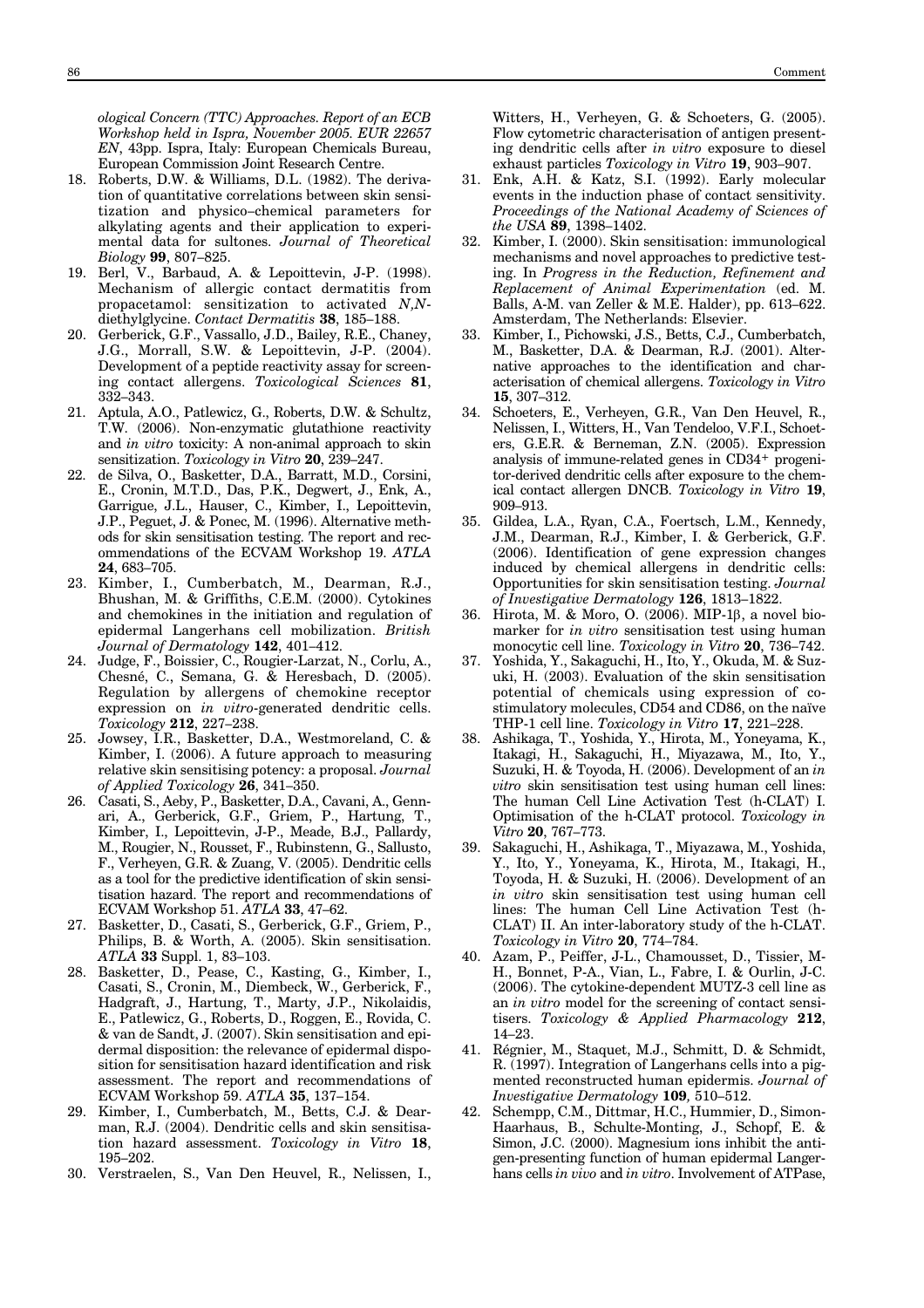HLA-DR, B7 molecules, and cytokines. *Journal of Investigative Dermatology* **115**, 680–686.

- 43. Facy, V., Flouret, V., Régnier, M. & Schmidt, R. (2004). Langerhans cells integrated into human reconstructed epidermis respond to known sensitisers and ultraviolet exposure. *Journal of Investigative Derm atology* **122**, 552–553.
- 44. Facy, V., Flouret, V., Régnier, M. & Schmidt, R. (2005). Reactivity of Langerhans cells in human reconstituted epidermis to known allergens and UV radiation. *Toxicology in Vitro* **19**, 787–795.
- 45. Hauser, C. & Katz, S.I. (1990). Generation and characterization of T-helper cells by primary *in vitro* sensitization using Langerhans cells. *Immunological Reviews* **117**, 67–84.
- 46. Caux, C., Massacrier, C., Dezutter-Dambuyant, C., Vanbervliet, B., Jacquet, C., Schmitt, D. & Banchereau, J. (1995). Human dendritic Langerhans cells generated *in vitro* from CD34+ progenitors can prime naïve CD4+ T cells and process soluble antigen. *Journal of Immunology* **155**, 5427–5435.
- 47. Rustemeyer, T., De Ligter, S., Von Blomberg, B.M., Frosch, P.J. & Scheper, R.J. (1999). Human T-lymphocyte priming *in vitro* by haptenated autologous dendritic cells. *Clinical & Experimental Immunol ogy* **117**, 209–216.
- 48. Dai, R. & Streilein, J.W. (1998). Naïve, hapten-specific human T-lymphocytes are primed *in vitro* with derivatized blood mononuclear cells. *Journal of Investigative Dermatology* **110**, 29–33.
- 49. Guironnet, G., Dalbiez-Gauthier, C., Rousset, F., Schmitt, D. & Peguet-Navarro, J. (2000). *In vitro* human T cell sensitisation to haptens by monocyte derived dendritic cells. *Toxicology in Vitro* **14**, 517–522.
- 50. EU (2003). *Directive 2003/15/EC* of the European Parliament and of the Council of 27 February 2003, amending *Council Directive 76/768/EEC* on the approximation of the laws of the Member States relating to cosmetic products. *Official Journal of the European Union* **L66**, 26–35.
- 51. Barratt, M.D. (2000). Prediction of toxicity from chemical structure. *Cell Biology & Toxicology* **16**, 1–13.
- 52. Lepoittevin, J.P. (1999). Development of structure– activity relationships (SARs) in allergic contact dermatitis. *Cell Biology & Toxicology* **15**, 47–55.
- 53. Cronin, M.T.D., Jaworska, J.S., Walker, J.D., Comber, M.H.I., Watts, C.D. & Worth, A.P. (2003). Use of QSARs in international decision-making frameworks to predict health effects of chemical substances. *Environmental Health Perspectives* **111**, 1391–1401.
- 54. Rodford, R., Patlewicz, G., Walker, J.D. & Payne, M.P. (2003). Quantitative Structure–Activity Relation ships for predicting skin and respiratory sensitization. *Environmental Toxicology & Chemistry* **22**, 1855–1861.
- 55. OECD (2004). *OECD Series on Testing and Ass essment. No. 49 — The Report from the Expert Group on (Quantitative) Structure–Activity Relationships [(Q)SARs] on the Principles for the Validation of (Q)SARs*, 206pp. Available at: http://appli1.oecd.org/ olis/2004doc.nsf/linkto/env-jm-mono(2004)24 (Accessed 22.11.07).
- 56. Dupuis, G. & Benezra, C. (1982). *Allergic Contact Dermatitis to Simple Chemicals: A Molecular App roach*, 183pp. New York, NY, USA: Marcel Dekker, Inc.
- 57. Roberts, D.W., Aptula, A.O., Cronin, M.T., Hulzebos,

E. & Patlewicz, G. (2007). Global (Q)SARs for skin sensitisation — Assessment against OECD principles. *SAR & QSAR in Environmental Research* **18**, 343–365.

- 58. Roberts, D.W., Aptula, A.O. & Patlewicz, G. (2007). Electrophilic chemistry related to skin sensitization: Reaction mechanistic applicability domain classification for a published data set of 106 chemicals tested in the mouse Local Lymph Node Assay. *Chemical Research in Toxicology* **20**, 44–60.
- 59. Benezra, C., Sigman, C.C., Perry, L.R., Helmes, T. & Maibach, H.I. (1985). A systematic search for structure–activity-relationships of skin contact sensitizers: methodology. *Journal of Investigative Derm atology* **85**, 351–356.
- 60. Sosted, H., Basketter, D.A., Estrada, E., Johansen, J.D. & Patlewicz, G.Y. (2004). Ranking of hair dye substances according to predicted sensitization potency: quantitative structure–activity relationships. *Contact Dermatitis* **51**, 241–254.
- 61. Patlewicz, G., Roberts, D.W. & Walter, J.D. (2003). QSARs for the skin sensitization potential of aldehydes and related compounds. *QSAR & Combinatorial Science* **22**, 196–203.
- 62. Patlewicz, G.Y., Basketter, D.A., Pease, C.K.S., Wil son, K., Wright, Z.M., Roberts, D.W., Bernard, G., Arnau, E.G. & Lepoittevin, J.P. (2004). Further evaluation of quantitative structure–activity relationship models for the prediction of the skin sensitization potency of selected fragrance allergens. *Contact Dermatitis* **50**, 91–97.
- 63. Roberts, D.W. & Basketter, D.A. (2000). Quant itative structure–activity relationships: sulfonate esters in the local lymph node assay. *Contact Dermatitis* **42**, 154–161.
- 64. Hostýnek, J.J. & Magee, P.S. (1999). Performance of an SAR–QSAR model predictive of human ACD. *In Vitro & Molecular Toxicology: A Journal of Basic & Applied Research* **12**, 203–211.
- 65. Hostýnek, J.J., Lauerma, A.I., Magee, P.S., Bloom, E. & Maibach, H.I. (1995). A local lymph node assay validation study of a structure–activity relationship model for contact allergens. *Archives of Dermatology Research* **287**, 567–571.
- 66. Mekenyan, O., Roberts, D.W. & Karcher, W. (1997). Molecular orbital parameters as predictors of skin sensitization potential of halo- and pseudohalobenzenes acting as  $S<sub>N</sub>Ar$  electrophiles. *Chemical Research in Toxicology* **10**, 994–1000.
- 67. Ashby, J., Basketter, D.A., Paton, D. & Kimber, I. (1995). Structure–activity relationships in skin sensitisation using the murine local lymph node assay. *Toxicology* **103**, 177–194.
- 68. Cronin, M.T.D. & Basketter, D.A. (1994). A multivariate QSAR analysis of a skin sensitisation database. *SAR & QSAR in Environmental Research* **2**, 159–179.
- 69. Cronin, M.T.D. & Dearden, J.C. (1997). Correspondence analysis of the skin sensitization potential of organic chemicals. *Quantitative Structure–Activity Relationships* **16**, 33–37.
- 70. Aptula, A.O., Patlewicz, G. & Roberts, D.W. (2005). Skin sensitisation: reaction mechanistic applicability domains for structure–activity relationships. *Chem ical Research in Toxicology* **18**, 1420–1426.
- 71. Enslein, K., Gombar, V.K., Blake, B.W., Maibach, H.I., Hostýnek, J.J., Sigman, C.C. & Bagheri, D. (1997). A quantitative structure–toxicity relationships model for the dermal sensitization guinea-pig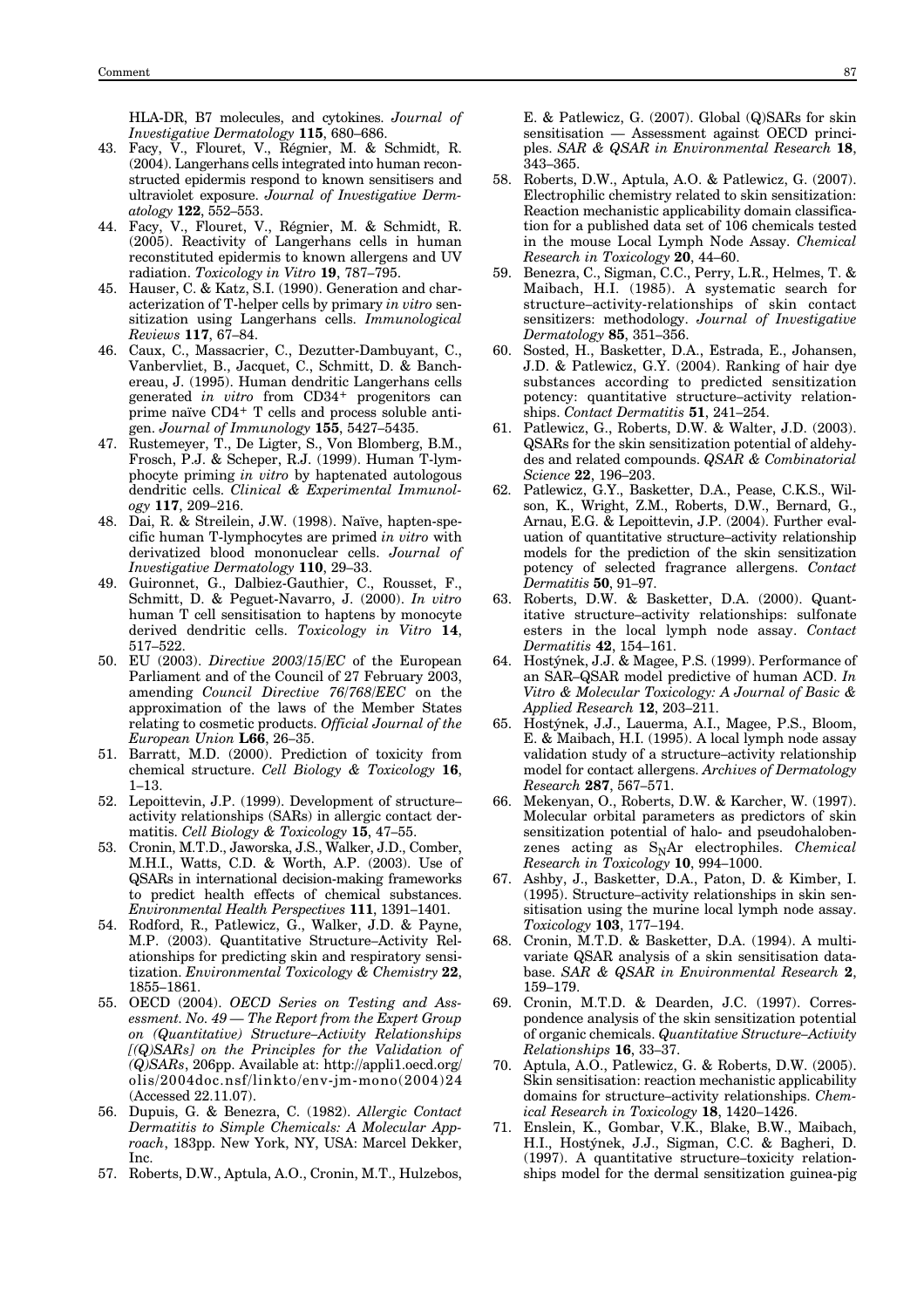maximization assay. *Food & Chemical Toxicology* **35**, 1091–1098.

- 72. Graham, C., Gealy, R., Macina, O.T., Karol, M.H. & Rosenkranz, H.S. (1996). QSAR for allergic contact dermatitis. *Quantitative Structure–Activity Relation ships* **15**, 224–229.
- 73. Hostýnek, J.J. & Maibach, H.I. (1998). Scope and limitation of some approaches to predicting contact hypersensitivity. *Toxicology in Vitro* **12**, 445–453.
- 74. Hostýnek, J.J. & Magee, P.S. (1999). Performance of an SAR–QSAR model predictive of human ACD. *In Vitro & Molecular Toxicology: A Journal of Basic & Applied Research* **12**, 203–211.
- 75. Coecke, S., Ahr, H., Blaauboer, B.J., Bremer, S., Casati, S., Castell, J., Combes, R., Corvi, R., Crespi, C.L., Cunningham, M.L., Elaut, G., Eletti, B., Freidig, A., Gennari, A., Ghersi-Egea, J-F., Guillouzo, A., Hart ung, T., Hoet, P., Ingelman-Sundberg, M., Munn, S., Janssens, W., Ladstetter, B., Leahy, D., Long, A., Meneguz, A., Monshouwer, M., Morath, S., Nagelkerke, F., Pelkonen, O., Ponti, J., Prieto, P., Richert, L., Sabbioni, E., Schaack, B., Steiling, W., Testai, E., Vericat, J-A. & Worth, A. (2005). Metabolism: a bottleneck in *in vitro* toxicological test development. The report and recommendations of ECVAM Workshop 54. *ATLA* **34**, 49–84.
- 76. Dimitrov, S.D., Low, L.K., Patlewicz, G.Y., Kern, P.S., Dimitrova, G.D., Comber, M.H., Phillips, R.D., Niemelä, J., Bailey, P.T. & Mekenyan, O.G. (2005). Skin sensitization: modeling based on skin metabolism simulation and formation of protein conjugates. *International Journal of Toxicology* **24**, 189–204.
- 77. Patlewicz, G., Dimitrov, S.D., Low, L.K., Kern, P.S., Dimitrova, G.D., Comber, M.H., Aptula, A.O., Phillips, R.D., Niemelä, J., Madsen, C., Wedebye, E.B., Roberts, D.W., Bailey, P.T. & Mekenyan, O.G. (2007). TIMES–SS — A promising tool for the assessment of skin sensitization hazard. A characterization with respect to the OECD validation principles for (Q)SARs and an external evaluation for predictivity. *Regulatory Toxicology & Pharmacology* **48**, 225–239.
- 78. Payne, M.P. & Walsh, P.T. (1994). Structure– activity relationships for skin sensitization potential: development of structural alerts for use in knowledge-based toxicity prediction systems. *Jour nal of Chemical Information & Computer Sciences* **34**, 154–161.
- 79. Combes, R.D. & Rodford, R.A. (2004). The use of expert systems for toxicity prediction: illustrated with reference to the DEREK program. In *Predict ing Chemical Toxicity and Fate* (ed. M.T.D. Cronin & D.J. Livingstone), pp. 193–204. Boca Raton, FL, USA: CRC Press.
- 80. Zinke, S., Gerner, I. & Schlede, E. (2002). Evaluation of a rule base for identifying contact allergens by using a regulatory database: Comparison of data on chemicals notified in the European Union with 'structural alerts' used in the DEREK FW Expert System. *ATLA* **30**, 285–298.
- 81. Langton, K., Patlewicz, G.Y., Long, A., Marchant, C. & Basketter, D.A. (2006). Structure–activity relationships for skin sensitisation: recent improvements to DEREK for Windows. *Contact Dermatitis* **55**, 342–347.
- 82. Fedorowicz, A., Zheng, L.Y., Singh, H. & Demchuk, E. (2004). QSAR study of skin sensitization using local lymph node assay data. *International Journal of Molecular Sciences* **5**, 56–66.
- 83. Anderson, S.E., Wells, J.R., Fedorowicz, A., Butter -

worth, L., Mease, B.J. & Munson, A.E. (2007). Evaluation of the contact and respiratory sensitisation potential of volatile organic compounds generated by simulated indoor chemistry. *Toxicological Sciences* **97**, 355–363.

- 84. Estrada, E., Patlewicz, G. & Gutierrez, Y. (2004). From knowledge generation to knowledge archive. A general strategy using TOPS–MODE with DEREK to formulate new alerts for skin sensitisation. *Journal of Chemical Information & Computer Sciences* **44**, 688–698.
- 85. Roberts, D.W. & Aptula, A.O. (2007). Determinants of skin sensitisation potential. *Journal of Applied Toxicology*, published online, 17 August 2007. Available at: http://www3.interscience.wiley.com/ cgi-bin/abstract/115804902/ABSTRACT?CRETRY= 1&SRETRY=0 (Accessed 23.11.07).
- 86. Aptula, A.O. & Roberts, D.W. (2006). Mechanistic applicability domains for non-animal based prediction of toxicological end points: general principles and application to reactive toxicity. *Chemical Research in Toxicology* **19**, 1097–1105.
- 87. Roberts, D.W., Aptula, A.O., Patlewicz, G. & Pease, C. (2007). Chemical reactivity indices and mechanismbased read across for non-animal based assessment of skin sensitisation potential. *Journal of Applied Toxicology*, published online, 17 August 2007. Available at: http://www3.interscience.wiley.com/ cgi-bin/abstract/115804901/ABSTRACT?CRETRY  $=1$ &SRETRY=0(Accessed 23.11.07).
- 88. Steiling, W., Basketter, D., Berthold, K., Butler, M., Garrigue, J.L., Kimber, I., Lea, L., Newsome, C., Roggeband, R., Stropp, G., Waterman, S. & Wie mann, C. (2001). Skin sensitization testing — new perspectives and recommendations. *Food & Chemical Toxicology* **39**, 293–301.
- 89. ECVAM (2000). Statement on the validity of the Local Lymph Node Assay for skin sensitisation testing. *ATLA* **28**, 366–367.
- 90. ICCVAM (2001). *Protocol: Murine Local Lymph Node Assay (LLNA)*. Website http://iccvam.niehs. nih.gov/home.htm (Accessed 23.11.07).
- 91. OECD (2002). *OECD Guidelines for the Testing of Chemicals. Test No. 429: Skin Sensitisation: Local Lymph Node Assay*, 7pp. Paris, France: OECD. Available at: http://caliban.sourceoecd.org/vl=  $6769853$ /cl=15/nw=1/rpsv/cgi-bin/fulltextew.pl? prpsv=/ij/oecdjournals/1607310x/v1n4/s28/p1.idx (Accessed 23.11.07).
- 92. Kimber, I., Dearman, R.J., Betts, C.J., Gerberick, G.F., Ryan, C.A., Kern, P.S., Patlewicz, G.Y. & Bask etter, D.A. (2006). The local lymph node assay and skin sensitization: a cut-down screen to reduce animal requirements? *Contact Dermatitis* **54**, 181–185.
- 93. Combes, R.D., Gaunt, I. & Balls, M. (2004). A scientific and animal welfare assessment of the OECD Health Effects Test Guidelines for the safety testing of chemicals under the European Union REACH System. *ATLA* **32**, 163–208.
- 94. Worth, A.P. & Balls, M. (eds) (2002). Alternative (non-animal) methods for chemicals testing: Current status and future prospects. A report prepared by ECVAM and the ECVAM Working Group on Chemicals. *ATLA* **30** Suppl. 1, 125pp.
- 95. Howes, D., Guy, R., Hadgraft, J., Heylings, J., Hoeck, U., Kemper, F., Maibach, H., Marty, J-P., Merk, H., Parra, J., Rekkas, D., Rondelli, I., Schaefer, H., Täuber, U. & Verbiese, N. (1996). Methods for assessing percutaneous absorption. The report and recom-